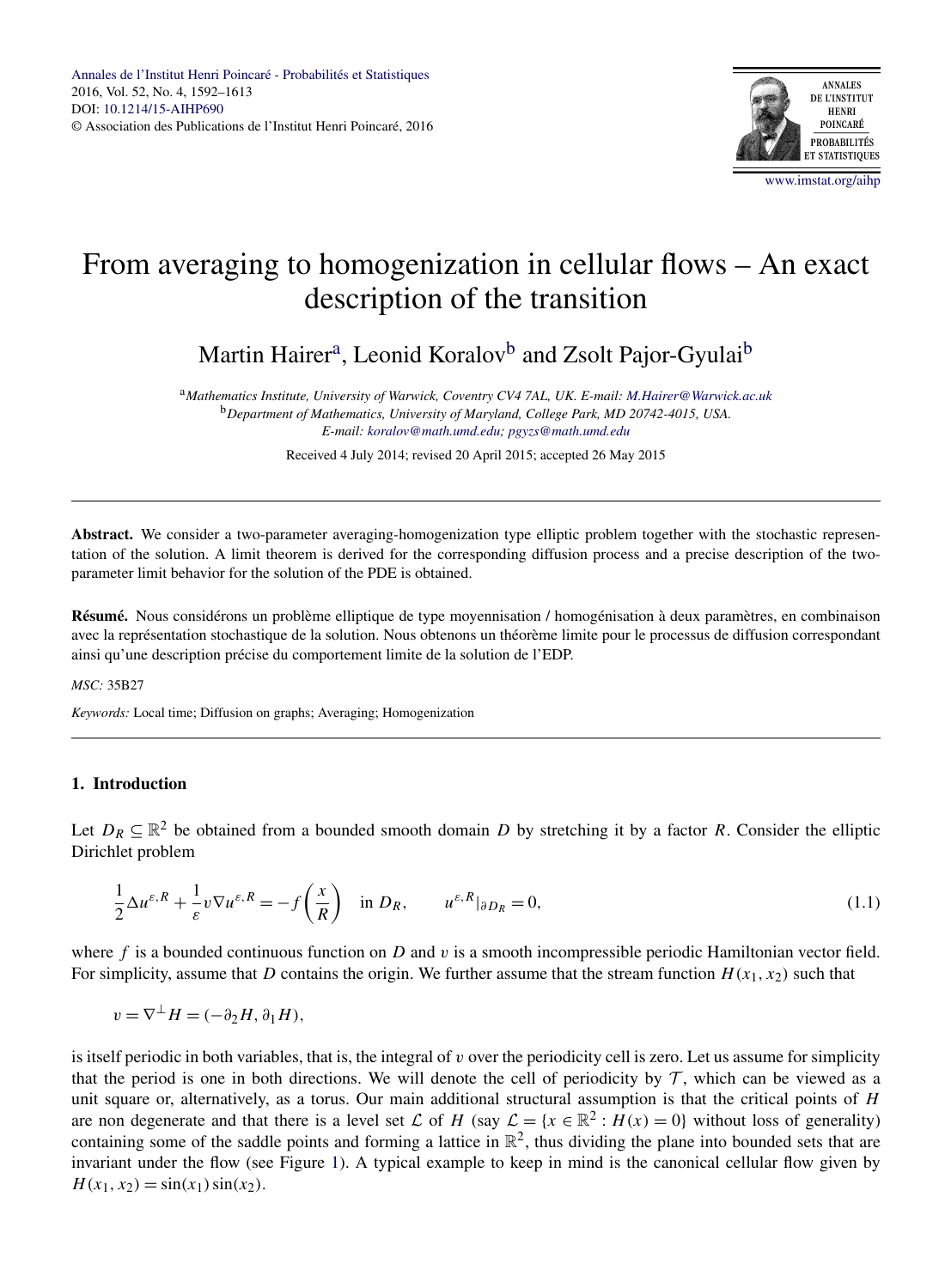<span id="page-1-0"></span>

Fig. 1. A period of the cellular flow.

There are two parameters in this problem: *ε* measures the inverse of the strength of the vector field, while *R* measures the size of the domain. For fixed *R* (e.g. when  $D_R$  coincides with exactly one cell) and  $\varepsilon \downarrow 0$ , solution to [\(1.1\)](#page-0-0) becomes constant on stream lines. Indeed, multiplying by  $\varepsilon$  and letting  $\varepsilon \downarrow 0$  formally gives us  $v \nabla u = 0$ . The precise values of the asymptotics of the solution on each streamline are determined by an ODE corresponding to the structure of the level sets according to classical averaging results [\[8\]](#page-21-0).

If on the other hand  $\varepsilon$  is fixed and  $R \uparrow \infty$ , then the asymptotic behavior of *u* can be obtained by homogenization (e.g. [\[4,13,15\]](#page-20-0)), i.e., by solving an elliptic problem on *D* with appropriately chosen constant coefficients.

It was shown in [\[9\]](#page-21-0) that averaging and homogenization can also be used to study the two-parameter asymptotics in certain regimes. Namely, if  $R^4 \log^2 R \le c/(\varepsilon \log^2 \varepsilon)$  for some constant *c* as  $1/\varepsilon$ ,  $R \uparrow \infty$ , then averaging theory applies. On the other hand, if  $R^{4-\alpha} \ge 1/\varepsilon$  for some positive  $\alpha$ , then homogenization type behavior is observed. The methods in [\[9\]](#page-21-0) are analytic, based on investigating the asymptotic behavior of the principal Dirichlet eigenvalue of the elliptic operator, and it seems unlikely that they can be directly applied near the transition regime. To our knowledge, only numerical results were available in the intermediate cases [\[10,14\]](#page-21-0) up until now.

In this paper, we study the two-parameter asymptotics using a probabilistic approach and we prove that the crossover from homogenization to averaging occurs when *R* is precisely of order  $\varepsilon^{-1/4}$ . In order to achieve this, we study the family of two dimensional diffusion processes associated to [\(1.1\)](#page-0-0), namely

$$
dX_t^{x,\varepsilon} = \frac{1}{\varepsilon} v(X_t^{x,\varepsilon}) dt + dW_t, \qquad X_0^{x,\varepsilon} = x,
$$

on some probability space  $(\Omega, \mathcal{F}, \mathbf{P})$ , where  $W_t$  is a two dimensional Brownian motion. Our goal is to obtain a limit theorem as  $\varepsilon \downarrow 0$  provided that  $X_t^{x,\varepsilon}$  is considered on scales of order  $\varepsilon^{-1/4}$ , and to identify the limiting process as a time changed Brownian motion. The time change arising in the construction of the limiting process is non-trivial and can be described as the local time of a diffusion process on a certain graph which we now explain.

It is well known that there is a graph *G* naturally associated to the structure of the level sets of *H* (see Figure [2\)](#page-2-0), by setting  $G = T / \sim$  for the equivalence relation  $\sim$  such that two points are equivalent if and only if they belong to the same connected level set of *H*. With this definition, *G* is a "real graph" in the sense that it is homeomorphic to finitely many copies of [0, 1] glued together at their extremities. As above, let  $\mathcal{L} = \{x \in \mathbb{R}^2 : H(x) = 0\}$  be the connected level set of *H* that contains a periodic array of saddle points, and denote the corresponding level set on the torus by  $\mathcal{L}_{\mathcal{T}}$ . Let  $A_i$ ,  $i = 1, \ldots, n$ , be the saddle points of *H* in  $\mathcal{L}_{\mathcal{T}}$ . Then  $\mathcal{L}$  (or  $\mathcal{L}_{\mathcal{T}}$ ) is the union of heteroclinic orbits connecting the *Ai*'s and will be referred to as the separatrix. For notational simplicity, we assume that there are no homoclinic orbits, i.e., ones that connect a saddle to itself. Also, let  $U_i$ ,  $i = 1, \ldots, n$ , be the connected components of  $\mathcal{T} \setminus \mathcal{L}_{\mathcal{T}}$ . (There is no particular connection between the numbering of the *U<sub>i</sub>*'s and that of the *A<sub>i</sub>*'s, although by Euler's theorem there is actually the same number of them.) For convenience, we also assume that there are no saddle points of *H* inside any  $U_i$ . The graph *G* then consists of an interior vertex *O*, which is the image of  $\mathcal{L}_{\mathcal{T}}$  in *G*, and of *n* edges connecting *O* to the exterior vertices corresponding to the extrema of *H*. Every other point on an edge corresponds to the appropriate connected component of a level curve of |*H*|. Accordingly, |*H*| will serve as a local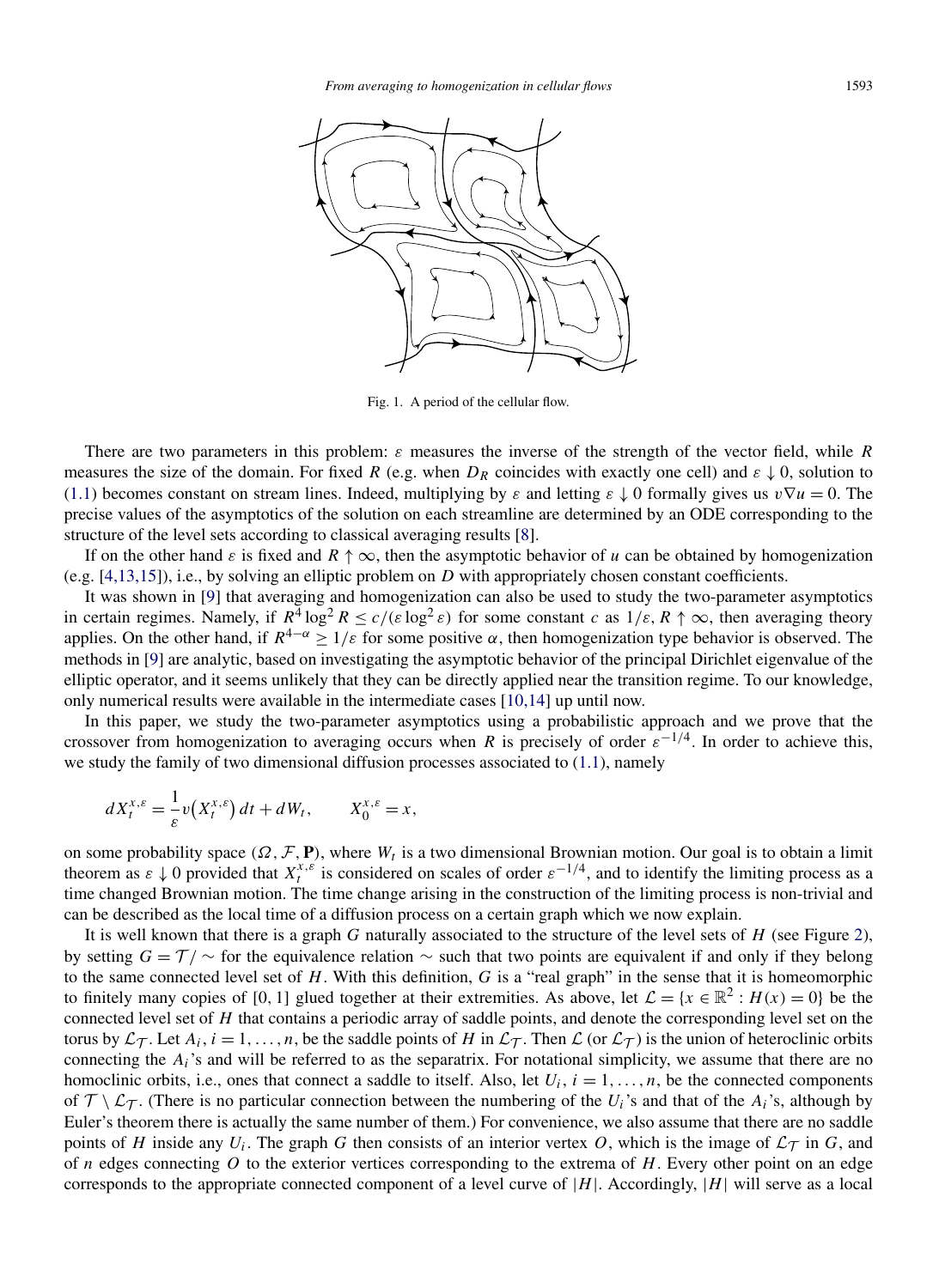<span id="page-2-0"></span>

Fig. 2. The graph corresponding to the structure of the level sets of  $H$  on  $T$ .

coordinate on each edge  $I_i$ , which gives G a natural metric structure. This is also called the Reeb graph of H in the topology literature.

From now on, we will therefore identify G with a subset of  $\mathbb{N} \times \mathbb{R}_+$  by writing  $(i, z)$  for the connected component of  $\{x : |H(x)| = z\}$  lying in  $U_i$ . We make the abuse of notation of identifying all the points  $(i, 0)$  with each other, and we write

$$
\Gamma: \mathcal{T} \to G
$$
,  $\Gamma(x) = (i, |H(x)|)$  if  $x \in \overline{U}_i$ ,

for the canonical map. (Although the sets  $\overline{U}_i$  overlap, this is well defined since we have identified the points  $(i, 0)$ .) Note that *Γ* takes each *Ui* into an edge *Ii* of the graph and the extrema inside each *Ui* are mapped to the corresponding exterior vertices. Naturally, *Γ* can be extended periodically to the entire plane.

It was shown in [\[8, Chapter 8\]](#page-21-0) that the non-Markovian processes  $\Gamma(X_t^{x,\varepsilon})$  converge in distribution, as  $\varepsilon \downarrow 0$ , to a diffusion on *G*. Let us describe this limiting process briefly. On the *i*th edge of the graph, the process is a diffusion with generator

$$
\mathcal{A}_i = \frac{a(i, z)^2}{2} \frac{d^2}{dz^2} + b(i, z) \frac{d}{dz},
$$

where the coefficients  $a(i, z)$ ,  $b(i, z)$  can be computed explicitly from *H*. The behavior of the process at the interior vertex *O* can also be described in terms of *H*. More precisely, for a set of constants  $\alpha_i > 0$  with  $\sum_{i=1}^{n} \alpha_i = 1$ , we can define an operator *A* on the domain  $D(A)$  that consists of the functions *F* that satisfy:

- (a)  $F \in \mathcal{C}(G)$  and furthermore  $F \in \mathcal{C}^2(I_i)$  for each edge *i*,
- (b)  $A_i F(z)$ ,  $z \in I_i$ , which is defined on the union of the interiors of all the edges, can be extended to a continuous function on *G*,
- (c)  $\sum_{i=1}^{n} \alpha_i D_i F(O) = 0$ , where  $D_i F(O)$  is the one-sided interior derivative of *F* along the edge  $I_i$ .

We then define the operator *A* by  $AF|_{I_i} = A_iF|_{I_i}$ . Below, we are going to write  $y = (i, z)$  to refer to a point on *G*. As shown in [\[7\]](#page-21-0), A generates a Fellerian Markov family  $Y_t^y$  on  $G$ . With these notations at hand, the measures on  $C([0,\infty); G)$  induced by the processes  $\Gamma(X_t^{x,\varepsilon})$  converge weakly to the one induced by the process  $Y_t^{\Gamma(x)}$ , provided that the constants  $\{\alpha_i\}_{i=1}^n$  are suitably chosen.

Note that the classical Freidlin–Wentzell theory requires  $H(x) \to \infty$  as  $|x| \to \infty$ . Nevertheless, adapting the results for the compact setting on  $T$  is trivial.

*Definition 1.1. The local time of Yy*<sup>0</sup> *is the unique nonnegative random field*

$$
L^{y_0} = \left\{ L_t^{y_0}(y) : (t, y) \in [0, \infty) \times G \right\}
$$

*such that the following hold*: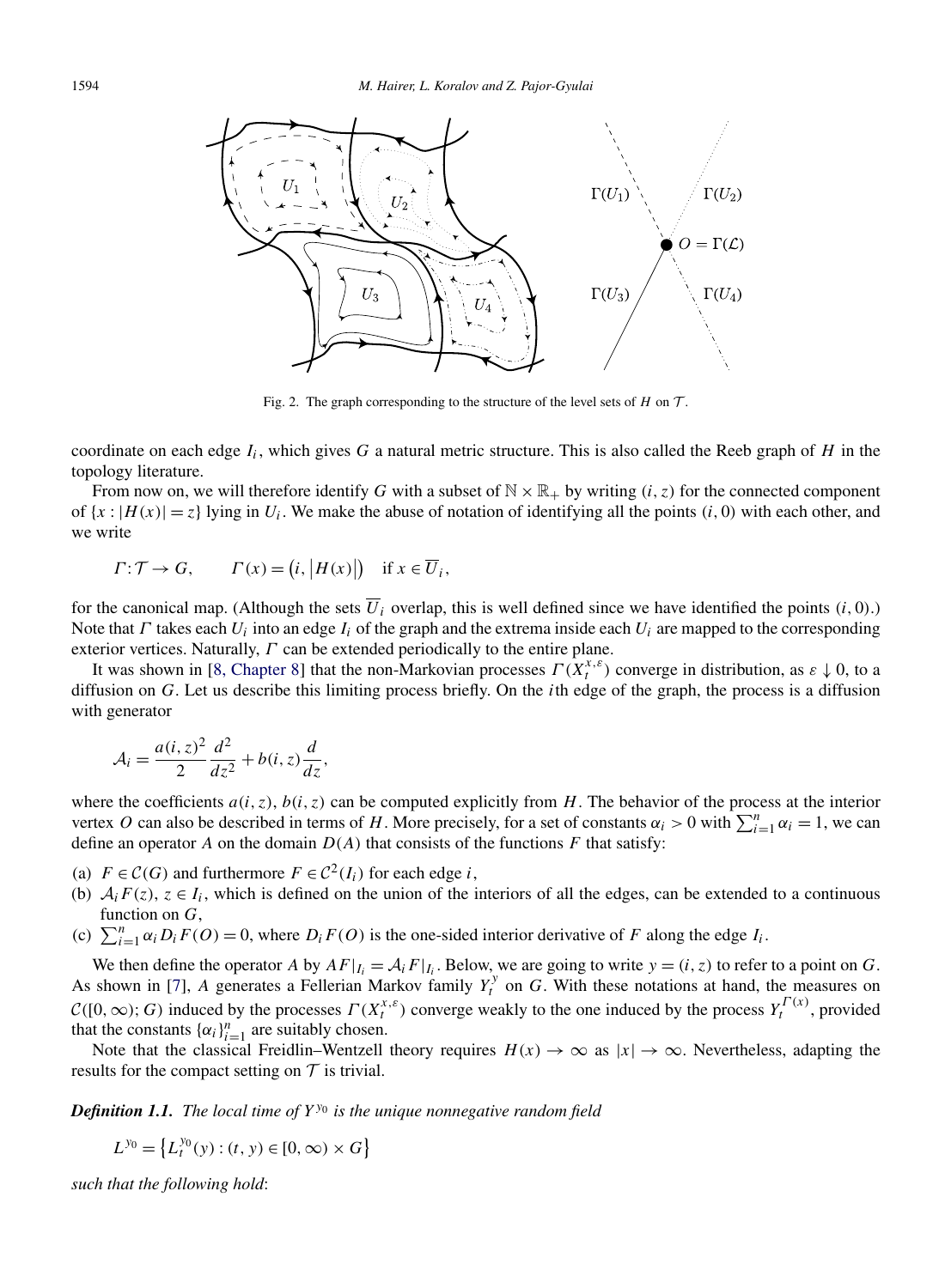- <span id="page-3-0"></span>1. *The mapping*  $(t, y) \to L_t^{y_0}(y)$  *is measurable and*  $L_t^{y_0}(y)$  *is adapted.*
- 2. For each  $y \in G$ , the mapping  $t \to L_t^{y_0}(y)$  is non-decreasing and constant on each open interval where  $Y_t^{y_0} \neq y$ .
- 3. *For every Borel measurable*  $f : G \rightarrow [0, \infty)$ *, we have*

$$
\int_0^t f(Y_s^{y_0}) a^2(Y_s^{y_0}) ds = 2 \int_G f(y) L_t^{y_0}(y) dy \quad a.s.
$$

4.  $L_t^{y_0}(y)$  *is a.s. jointly continuous in t and y for*  $y \neq 0$ , *while* 

$$
L_t^{y_0}(O) = \sum_{i=1}^n \lim_{y \to O, y \in I_i} L_t^{y_0}(y).
$$

The existence and uniqueness of local time for diffusions on the real line is relatively well studied. These standard results, together with a straightforward modification of Lemma 2.2 of [\[6\]](#page-21-0), give the existence and uniqueness for the local time on the graph. Note (see e.g. [\[8\]](#page-21-0)) that for processes on *G* arising from the averaging of a Hamiltonian system,  $a^{-2}$ (·) is locally integrable near the interior vertex, which is sufficient for the method of [\[6\]](#page-21-0) to work.

The main result of this paper is the following. For a positive definite symmetric matrix  $Q$ , let  $\tilde{W}^Q_t$  be a two dimensional Brownian motion with covariance matrix *Q*. Assume that the families of processes  $Y_t^y$ , and  $\tilde{W}_t^Q$  are independent. Also consider the process  $\tilde{W}_{L_t^y}^Q$ , where  $L_t^y = L_t^y(O)$  is the local time of  $Y_t^y$  at the interior vertex.

**Theorem 1.2.** *There exists a strictly positive definite matrix Q such that the law of the process*  $\varepsilon^{1/4}X_t^{x,\varepsilon}$  *converges*,  $as \varepsilon \downarrow 0$ , *to that of*  $\tilde{W}^Q_{L_t^{(\mathcal{X})}}$ .

*Remark 1.3. One might also consider the process*  $X_t^{x,\varepsilon}$  *on slightly shorter timescales, i.e.,*  $t \sim \varepsilon^{\alpha} |\log \varepsilon|$  *with*  $\alpha \in$ *(*0*,* 1*)* . *At first glance*, *this may appear uninteresting since*, *for a generic starting point x*, *this would simply lead to a fast rotation on the level set*  $\{y : H(y) = H(x)\}$ . *However, if we consider a starting point on* (*or sufficiently close to*) *the separatrix*, *one expects to see a non-trivial limiting process also at these shorter scales*. *It is natural to conjecture that this process, after spatial re-scaling by*  $\varepsilon^{\frac{1-\alpha}{4}}$  *, is given by*  $\tilde{W}_{L_t}^Q$ *, where*  $L_t$  *is the local time of a Brownian motion at the vertex of a star-shaped graph*. *A similar process*, *called FK(*1*/*2*)*, *already arose as the scaling limit for heavytailed trap models in* [\[1\]](#page-20-0). *The authors are planning to return to this question in a forthcoming publication*. *We also mention that the*  $\alpha = 1$  *case has been considered in* [\[2\]](#page-20-0).

It is well known that the solution of [\(1.1\)](#page-0-0) can be represented as

$$
u^{\varepsilon,R}(x) = \mathbf{E} \int_0^{\tau_{\partial D_R}(X^{x,\varepsilon})} f(X^{x,\varepsilon}_s/R) ds,
$$

where  $\tau_{\partial D_R}(\omega)$  is the first hitting of the boundary of  $D_R$  by the trajectory  $\omega \in C([0, T]; \mathbb{R}^2)$ . The essence of the averaging and transition regimes can be captured by the mechanism of the exit of the process  $X_t^{\varepsilon}$  from  $D_R$  (see [\[9\]](#page-21-0)).

In the averaging regime, the process  $X_t^{\hat{x}, \varepsilon}$  revolves many times roughly along the flow lines within one cell, but once the separatrix is reached, the process exits  $D_R$  quickly (as intuitively follows from the typical fluctuation of the limiting Brownian motion after one notices that the local time immediately becomes non-zero after the process reaches the boundary).

On the other hand, in the homogenization regime, the interiors of many cells are visited before the process exits  $D_R$ , and there is enough time for the process  $L_I^{(\alpha)}$  to start growing nearly linearly in *t*, and therefore an overall Brownian behavior to set in. The mean exit time becomes infinite in the limit.

In the intermediate transition regime, the time required to leave  $D_R$  remains finite and is of the same order as the local time, although  $L_t^{T(x)}$  is not directly proportional to *t* in this regime. We will apply Theorem 1.2 in order to obtain the following asymptotic results for the solution of equation [\(1.1\)](#page-0-0). The precise statement of our results from a PDE perspective can be summarized by the following theorem.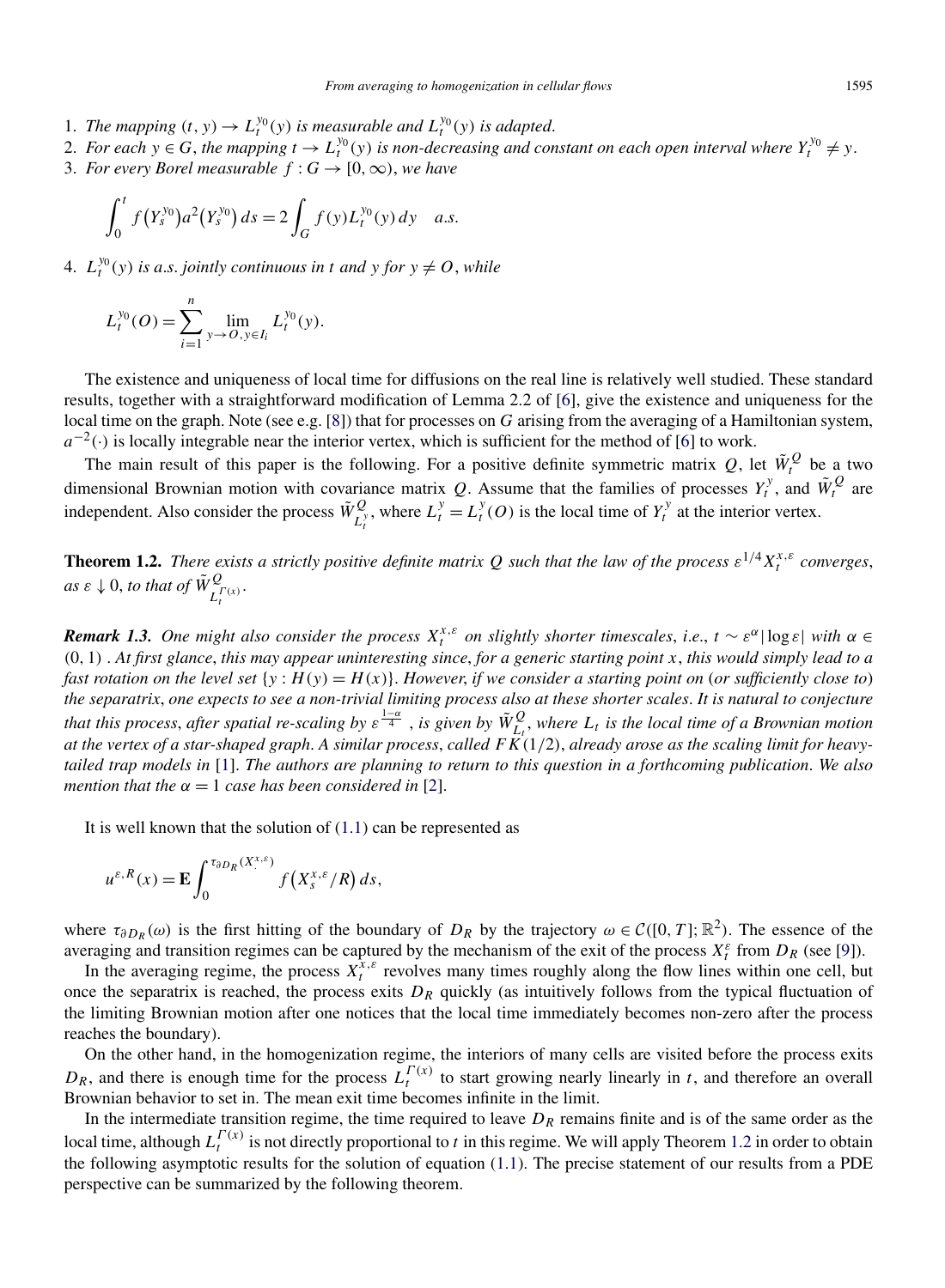**Theorem 1.4.** *Let*  $\varepsilon \downarrow 0$  *and*  $R = R(\varepsilon) \uparrow \infty$  *in* [\(1.1\)](#page-0-0).

1. (*Averaging regime*) *If*  $Re^{1/4} \downarrow 0$ , *then* 

$$
u^{\varepsilon,R}(x) \to f(0) \cdot \mathbf{E} \overline{\tau}_0(Y^{(\Gamma)}),
$$

*where*  $\overline{\tau}_0$  *is the first time when a process on G hits the interior vertex.* 

2. (*Transition regime*) *If*  $Re^{1/4} \rightarrow C \in (0, \infty)$ , *then* 

$$
u^{\varepsilon,R}(x)\to \mathbf{E}\int_0^{\tau_{\partial D}}f\big(\tilde{W}_{L_t^{\Gamma(x)}}^{Q/C^2}\big)dt,
$$

*with*  $Q$  *as in Theorem* [1.2,](#page-3-0) *where*  $\tau_{\partial D}$  *is the first time the process*  $\tilde{W}_{L_t^{(\Gamma(x))}}^{Q/C^2}$  *hits the boundary of*  $D$ .

*t* 3. (*Homogenization regime*) *There is a constant c >* 0 *such that if Rε*1*/*<sup>4</sup> ↑ ∞, *then*

$$
\varepsilon^{-1/2} R^{-2} u^{\varepsilon,R}(x) \to \mathbf{E} \int_0^{\tau_{\partial D}} f(\tilde{W}_t^{cQ}) dt,
$$
\n(1.2)

*where W*˜ *cQ <sup>t</sup> is a Brownian motion with covariance cQ and τ∂D is the first time the process <sup>W</sup>*˜ *cQ <sup>t</sup> hits the boundary of D*.

*Remark 1.5. Note that there is no x dependence on the right-hand side of* (1.2). *If we scale the problem back to the original domain D and then normalize appropriately*, *the above result gives us that the limit is the solution of a constant coefficient Dirichlet problem on D evaluated at the origin*. *To get the values of this solution at another point x*, *we must apply the result to the shifted domain*  $D - x$ . *This way we can prove that* 

$$
\left(\varepsilon^{1/2}R^2\right)^{-1}u^{\varepsilon,R}(Rx)\to \mathbf{E}\int_0^{\tau_{\partial D}}f\left(x+\tilde{W}_t^{cQ}\right)dt \quad \text{as } \varepsilon\downarrow 0,\, R\uparrow\infty,
$$

*which contains the classical homogenization result. Here*  $\tau_{\partial D}$  *is the first time when the process*  $x + \tilde{W}^c_t{}^Q$  *hits the boundary of D*.

*Remark 1.6. Although it is not an aim of the present paper*, *Theorem* [1.2](#page-3-0) *can also be used to derive asymptotics for PDEs with periodic right-hand side and for parabolic problems* (*using the well known probabilistic representations*). *These techniques are suitable for investigating equations with non-zero boundary data as well*.

This paper is organized as follows. In Section 2, we derive a limit theorem to describe the displacement that occurs when the process leaves the interior of a cell and comes close to the separatrix. This, combined with a Lévy-type downcrossing representation of the local time at the interior vertex, will help us prove Theorem [1.2](#page-3-0) in Section [3.](#page-14-0) Section [4](#page-19-0) is dedicated to the proof of Theorem 1.4.

#### **2. Displacement when the process is near the separatrix**

In this section we study the behavior of the process when it is close to the separatrix. The process spends most of the time in the interiors of the cells where no cell changes are possible. However, when the process leaves the cell interior, rapid displacement occurs along the separatrix. We will show what happens during one excursion, i.e., between the time when the process hits the separatrix and the time when it goes back to the interior of the domain (the exact meaning of the latter will be explained below).

First, we need some notations. For any two saddle points, introduce  $\gamma(A_i, A_j)$  as the set of points in  $\mathcal{L}_{\mathcal{T}}$  that get taken to  $A_j$  by the flow  $\dot{x} = v(x)$  and to  $A_i$  by the flow  $\dot{x} = -v(x)$ . Since we assumed that the separatrices do not form loops, we always have  $\gamma(A_i, A_i) = \emptyset$ .

Let  $V^{\delta} = \{x \in \mathbb{R}^2 : |H(x)| \le \delta\}$ . For  $\delta$  sufficiently small, we can make a continuous coordinate change  $(x_1, x_2) \to$  $(H, \theta)$  in  $V^{\delta} \cap \overline{U}_k$ . Here  $\theta$  takes values in [0,  $\int_{\partial U_k} |\nabla H| dI$ ], with the endpoints of the interval identified, and satisfies the conditions

<span id="page-4-0"></span>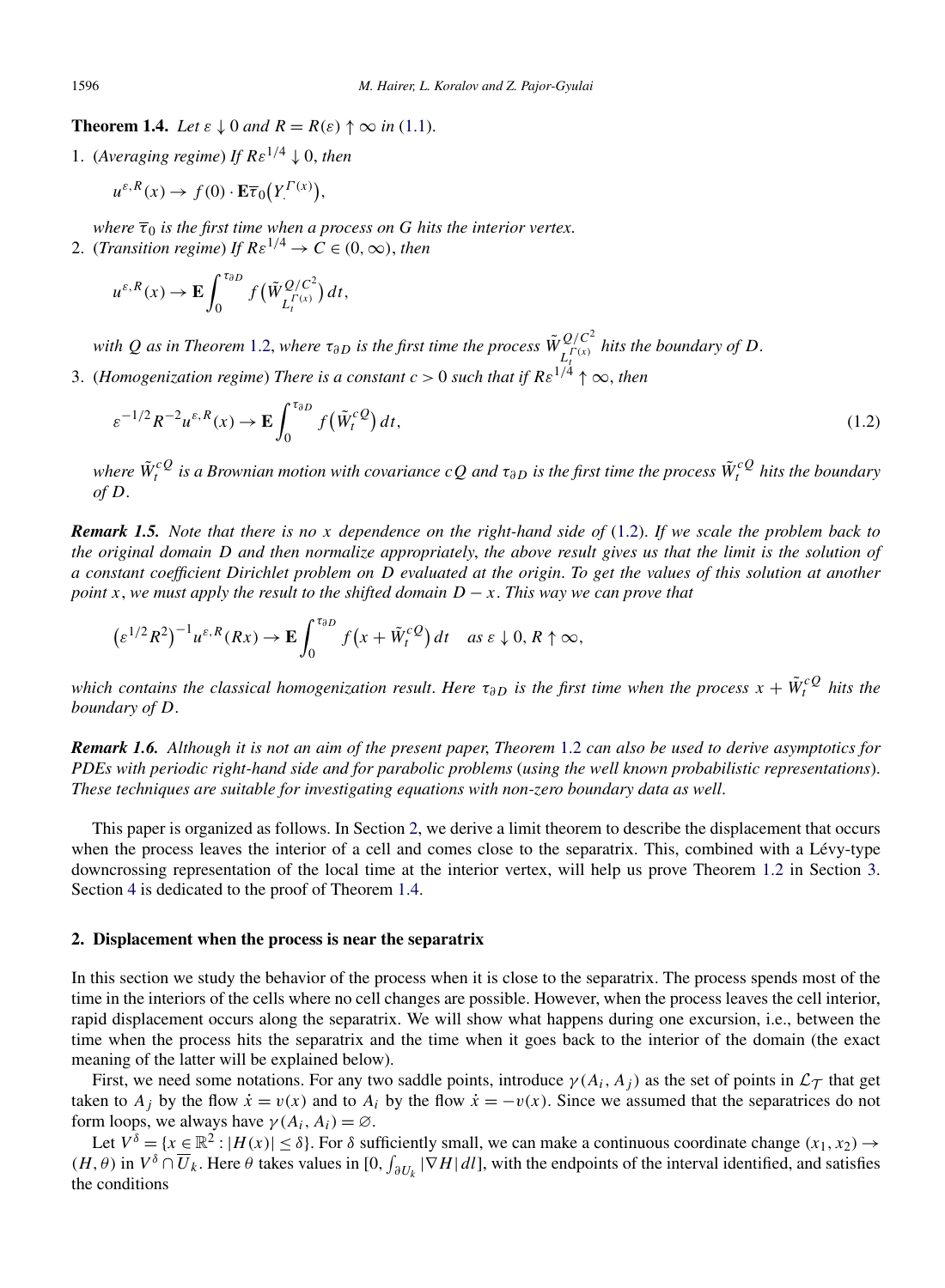- <span id="page-5-0"></span>1. Its gradient satisfies  $|\nabla \theta| = |\nabla H|$  on the curve  $\gamma(A_i, A_j)$ .
- 2. The function  $\theta$  is constant on curves perpendicular to the level sets of *H*.

Note that this defines  $\theta$  uniquely, up to the choice of origin  $\theta = 0$  and the direction in which  $\theta$  increases. Note also that, as a consequence of the smoothness of *H*,  $\theta$  is smooth in a neighborhood of  $\gamma(A_i, A_j)$  for each  $A_i, A_j$  such that  $\gamma(A_i, A_j) \subset \overline{U}_k$ . Using these new coordinates, we can define what it means for the process to pass a saddle point. Namely, let

$$
B(A_i, U_k) = \left\{ x \in V^{\delta} \cap \overline{U}_k : \theta(x) = \theta(A_i) \right\}, \qquad B(A_i) = \bigcup_{k: A_i \in \partial U_k} B(A_i, U_k).
$$

Observe that  $B(A_i, U_k)$  is a curve in  $U_k$  transversal to the flow with an endpoint being the saddle point  $A_i$ . Let  $\pi : \mathbb{R}^2 \to \mathcal{T}$  be the quotient map from the plane to the torus and, for simplicity, let us denote  $\pi(V^{\delta})$  by  $V^{\delta}$  again. Introduce the stopping times  $\alpha_0^{\tilde{x},\delta,\varepsilon} = 0$ ,  $\beta_0^{\tilde{x},\delta,\varepsilon} = \inf\{t \ge 0 : X_t^{x,\varepsilon} \in \mathcal{L}\}\$ and recursively define  $\alpha_n^{\tilde{x},\delta,\varepsilon}$  and  $\beta_n^{\tilde{x},\delta,\varepsilon}$  as follows. Given  $\beta_{n-1}^{x,\delta,\varepsilon}$ , find *i* and *j* such that  $\pi(X_{\beta_{n-1}^{x,\delta,\varepsilon}}^{x,\varepsilon}) \in \gamma(A_i, A_j)$ . Then we define

$$
\alpha_n^{x,\delta,\varepsilon} = \inf \bigg\{ t \ge \beta_{n-1}^{x,\delta,\varepsilon} : \pi(X_t^{x,\varepsilon}) \in \bigcup_{k \ne i} B(A_k) \cup \partial V^{\delta} \bigg\},
$$
  

$$
\beta_n^{x,\delta,\varepsilon} = \inf \big\{ t \ge \alpha_n^{x,\delta,\varepsilon} : X_t^{x,\varepsilon} \in \mathcal{L} \big\}.
$$

In other words,  $\alpha_n^{x,\delta,\varepsilon}$  is the first time after  $\beta_{n-1}^{x,\delta,\varepsilon}$  that the process either hits  $\partial V^{\delta}$ , or goes past a saddle point different from the one behind  $X^{x,\varepsilon}_{\beta^{x,\delta,\varepsilon}_{n-1}}$ .

We introduce another pair of sequences of stopping times corresponding to successive visits to *L* and *∂V*<sup>δ</sup>. Namely, let  $\mu_0^{x, \delta, \varepsilon} = 0$ ,  $\sigma_0^{x, \delta, \varepsilon} = \beta_0^{x, \delta, \varepsilon}$ , and recursively define

$$
\mu_n^{x,\delta,\varepsilon} = \inf \{ t \ge \sigma_{n-1}^{x,\delta,\varepsilon} : X_t^{x,\varepsilon} \in \partial V^\delta \}, \qquad \sigma_n^{x,\delta,\varepsilon} = \inf \{ t \ge \mu_n^{x,\delta,\varepsilon} : X_t^{x,\varepsilon} \in \mathcal{L} \}.
$$

Let

$$
S_n^{x,\delta,\varepsilon} = X_{\sigma_n^{x,\delta,\varepsilon}}^{x,\varepsilon} - X_{\sigma_{n-1}^{x,\delta,\varepsilon}}^{x,\varepsilon}, \quad n \ge 1, \qquad T_n^{x,\delta,\varepsilon} = \sigma_n^{x,\delta,\varepsilon} - \mu_n^{x,\delta,\varepsilon}, \quad n \ge 0,
$$

be the displacement between successive visits to  $\mathcal L$  and the time spent on the *n*th downcrossing of  $V^{\delta}$ , respectively. We will use the following notion of uniform weak convergence for probability measures in the sequel.

*Definition 2.1. Given two families of random variables f x,ε and g<sup>x</sup> with values in a metric space M and indexed by a parameter x*, *we will say that*  $f^{x,\varepsilon}$  *converge to*  $g^x$  *in distribution uniformly in x if* 

$$
\mathbf{E}\varphi(f^{x,\varepsilon})\to\mathbf{E}\varphi(g^x),
$$

*as*  $\varepsilon \to 0$ , *uniformly in x for each*  $\varphi \in C_b(M)$ .

Let  $\eta^{x,\delta,\varepsilon}$  be the random vector with values in  $\{1,\ldots,n\}$  defined by

$$
\eta^{x,\delta,\varepsilon}=i \quad \text{if } X^{x,\varepsilon}_{\mu_1^{x,\delta,\varepsilon}}\in U_i, i=1,\ldots,n,
$$

i.e.,  $\eta^{x,\delta,\varepsilon} = i$  if the process ends up in  $U_i$  after the first upcrossing of  $V^{\delta}$ . The main result of this section is

**Theorem 2.2.** *There are a* 2  $\times$  2 *non-degenerate matrix Q*, *a* vector  $(p_1, \ldots, p_n)$ , *and functions*  $a(\delta), b_1(\delta), \ldots, b_n(\delta)$ *that go to zero as*  $\delta \rightarrow 0$ *, such that* 

$$
\left(\varepsilon^{1/4} S_1^{x,\delta,\varepsilon}, \eta^{x,\delta,\varepsilon}\right) \to \left(\sqrt{\delta}\left(1 + a(\delta)\right) \sqrt{\xi} N(0, Q), \eta^{\delta}\right)
$$
\n(2.1)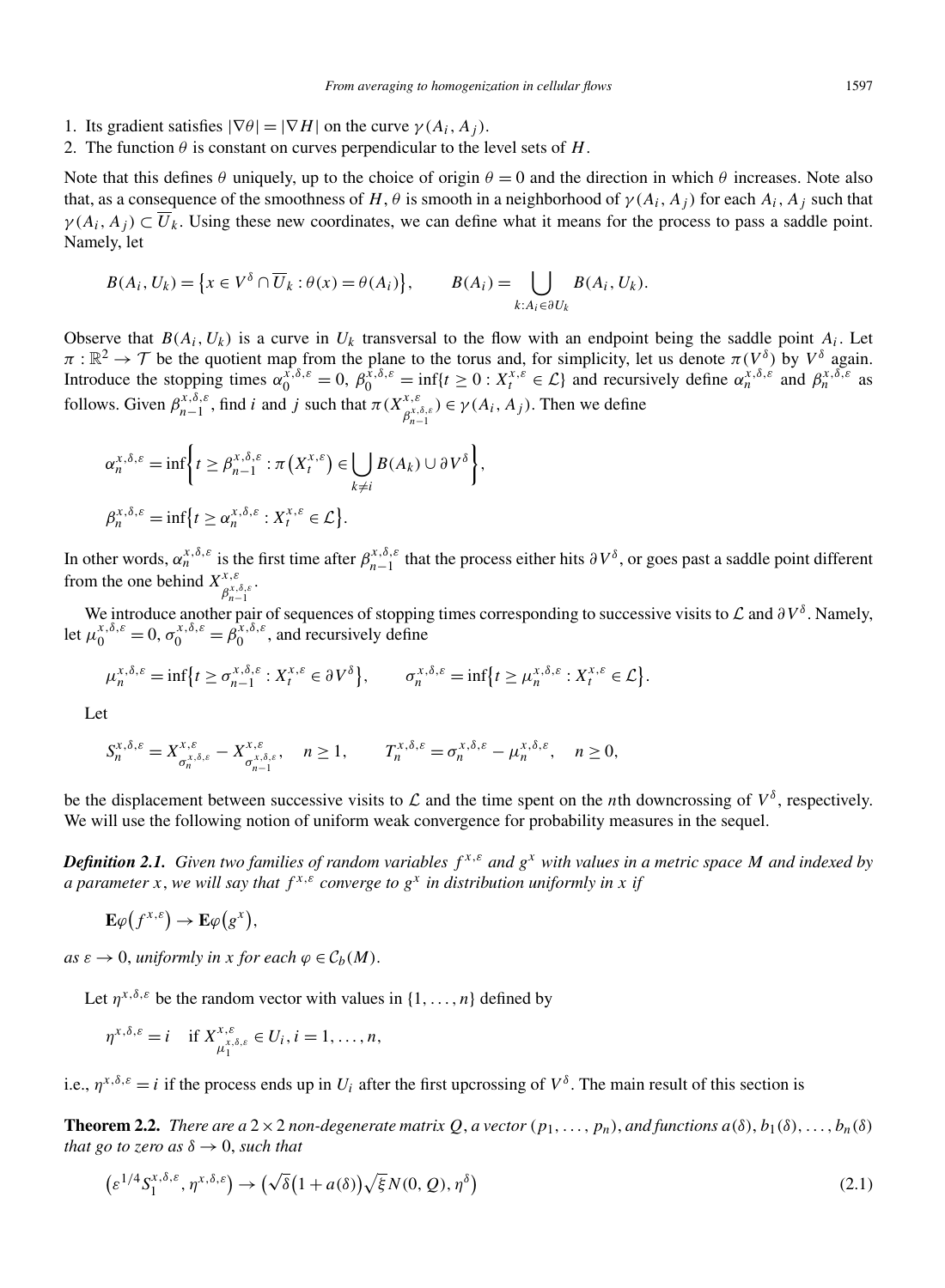<span id="page-6-0"></span>*in distribution as ε* ↓ 0, *uniformly in x* ∈ L *for all sufficiently small δ >* 0, *where ξ is an exponential random variable with parameter one*, *N is a two dimensional normal with covariance matrix Q*, *independent of ξ* , *and η<sup>δ</sup> is a random vector with values in*  $\{1,\ldots,n\}$  *independent of*  $\xi$  *and*  $N$  *such that*  $P(n^{\delta} = i) = p_i + b_i(\delta)$ .

Before proving Theorem [2.2,](#page-5-0) let us briefly discuss one implication. Let  $\bar{T}^y$  be the time it takes the limiting process  $Y_t^y$  on the graph to reach the vertex *O*.

**Lemma 2.3.** *For fixed m and δ*, *the random vectors*

$$
\left(T_0^{x,\delta,\varepsilon},\varepsilon^{1/4}S_1^{x,\delta,\varepsilon},T_1^{x,\delta,\varepsilon},\ldots,T_{m-1}^{x,\delta,\varepsilon},\varepsilon^{1/4}S_m^{x,\delta,\varepsilon}\right)
$$

*converge*, *as ε* ↓ 0, *to a random vector with independent components*. *The limiting distribution for each of the compo*converge, as  $\varepsilon \downarrow$  0, to a random vector with independent components. The limiting distribution for each of the compo-<br>nents  $\varepsilon^{1/4}S_1^{x,\delta,\varepsilon},\ldots,\varepsilon^{1/4}S_m^{x,\delta,\varepsilon}$  is given by Theorem [2.2,](#page-5-0) i.e., it is equal to t *The limiting distribution of*  $T_0^{x,\delta,\varepsilon}$  *is the distribution of*  $\bar{T}^{F(x)}$ . *The limiting distribution for each of the components*  $T_1^{x,\delta,\varepsilon}, \ldots, T_{m-1}^{x,\delta,\varepsilon}$  *is equal to the distribution of*  $\bar{T}^\zeta$ , *where*  $\zeta$  *is a random initial point for the process on the graph*, *chosen to be at distance δ from the vertex O*, *in such a way that ζ belongs to the ith edge with probability pi* + *bi(δ)*.

**Proof.** By the averaging principle [\[7\]](#page-21-0),  $T_0^{x,\delta,\varepsilon} \to \overline{T}^{\Gamma(x)}$  in distribution uniformly in  $x \in \mathcal{T}$ . The convergence of other components of the random vector to their respective limits follows from Theorem [2.2.](#page-5-0) The independence of the components of the limiting vector immediately follows from the strong Markov property of the process  $X_t^{x,\varepsilon}$  and the fact that the convergence in Theorem [2.2](#page-5-0) is uniform with respect to *x*. -

We will prove Theorem [2.2](#page-5-0) by proving a more abstract lemma on Markov chains with a small probability of termination at each step, and demonstrating that the conditions of the lemma are satisfied in the situation of Theorem [2.2.](#page-5-0)

Let *M* be a metric space that can be written as a disjoint union

$$
M=X\sqcup C_1\sqcup\cdots\sqcup C_n,
$$

where the sets  $C_i$  are closed. Assume also that *X* is a  $\sigma$ -locally compact separable subspace, i.e., locally compact that is the union of countably many compact subspaces. Let  $p_{\varepsilon}(x,dy)$ ,  $0 \leq \varepsilon \leq \varepsilon^0$ , be a family of transition probabilities on *M* and let  $g \in C_b(M, \mathbb{R}^2)$ . Later,  $p_g(x, dy)$  will come up as transition probabilities of a certain discrete time process associated to  $X_t^{x,\varepsilon}$ . We assume that the following properties hold:

- (1)  $p_0(x, X) = 1$  for all  $x \in M$  and  $p_{\varepsilon}(x, X) = 1$  for all  $x \in M \setminus X$ .
- (2)  $p_0(x, dy)$  is weakly Feller, that is the map  $x \mapsto \int_M f(y) p_0(x, dy)$  belongs to  $C_b(M)$  if  $f \in C_b(M)$ .
- (3) There exist bounded continuous functions  $h_1, \ldots, h_n : X \to [0, \infty)$  such that

 $\varepsilon^{-\frac{1}{2}} p_{\varepsilon}(x, C_i) \to h_i(x)$  uniformly in  $x \in K$  if  $K \subseteq X$  is compact,

while  $\sup_{x \in X} |\varepsilon^{-\frac{1}{2}} p_{\varepsilon}(x, C_i)| \leq c$  for some positive constant *c*. We also have

$$
J(x) := h_1(x) + \dots + h_n(x) > 0 \text{ for } x \in X.
$$

(4)  $p_{\varepsilon}(x,dy)$  converges weakly to  $p_0(x,dy)$  as  $\varepsilon \to 0$ , uniformly in  $x \in K$  if  $K \subseteq X$  is compact.

(5) The transition functions satisfy a strong Doeblin condition uniformly in *ε*. Namely, there exist a probability measure  $\eta$  on X, a constant  $a > 0$ , and an integer  $m > 0$  such that

$$
p_{\varepsilon}^{m}(x, A) \ge a\eta(A) \quad \text{for } x \in M, A \in \mathcal{B}(X), \varepsilon \in [0, \varepsilon_{0}].
$$

It then follows that for every  $\varepsilon$ , there is a unique invariant measure  $\lambda^{\varepsilon}(dy)$  on M for  $p_{\varepsilon}(x,dy)$ , and the associated Markov chain is uniformly exponentially mixing, i.e., there are *Λ >* 0*,c>* 0, such that

$$
\left| p_{\varepsilon}^{k}(x, A) - \lambda^{\varepsilon}(A) \right| \le c e^{-Ak} \quad \text{for all } x \in M, A \in \mathcal{B}(M), \varepsilon \in [0, \varepsilon_{0}].
$$

(6) The function *g* is such that  $\int_M g \, d\lambda^{\varepsilon} = 0$  for each  $\varepsilon \in [0, \varepsilon_0]$ .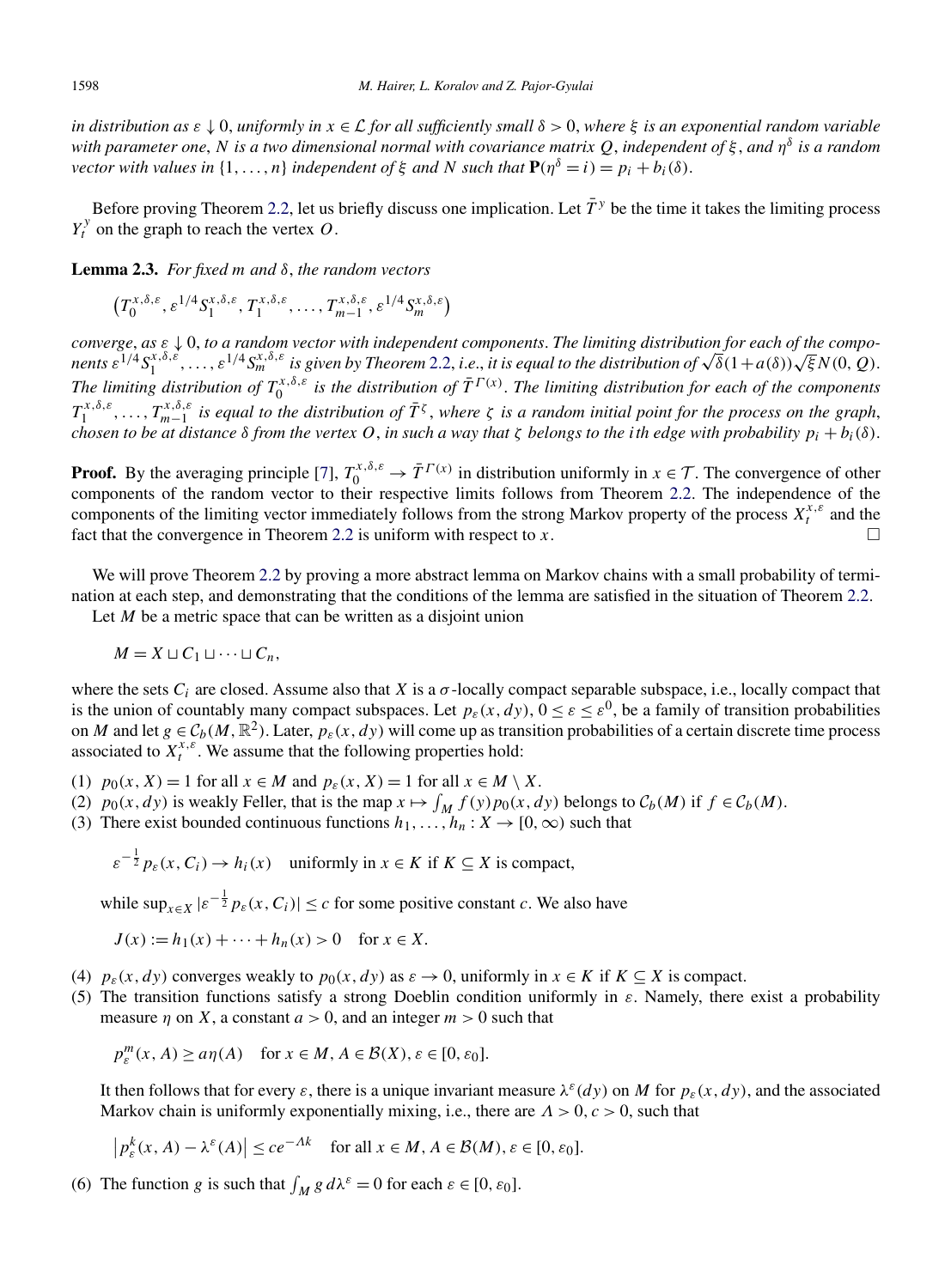<span id="page-7-0"></span>**Lemma 2.4.** *Suppose that assumptions* (1)–(6) *above are satisfied and let*  $Z_k^{x,\varepsilon}$  *be the Markov chain on M starting at x*, with transition function  $p_{\varepsilon}$ . Let  $\tau = \tau(x, \varepsilon)$  be the first time when the chain reaches the set  $C = C_1 \sqcup \cdots \sqcup C_n$ . Let  $e(Z_k^{x,\varepsilon}) = i$  *if*  $Z_k^{x,\varepsilon} \in C_i$ . *Then* 

$$
\left(\varepsilon^{\frac{1}{4}}(g\left(Z_1^{x,\varepsilon}\right)+\dots+g\left(Z_{\tau}^{x,\varepsilon}\right)),e\left(Z_{\tau}^{x,\varepsilon}\right)\right)\to(F_1,F_2)\tag{2.2}
$$

*in distribution, uniformly in*  $x \in X$ *, where*  $F_1$  *takes values in*  $\mathbb{R}^2$ *,*  $F_2$  *takes values in*  $\{1, \ldots, n\}$ *, and*  $F_1$  *and*  $F_2$  *are* independent. The random variable  $F_1$  is distributed as  $(\xi/f_X J d\lambda^0)^{\frac{1}{2}} N(0,\bar{Q})$ , where  $\xi$  is exponential with parameter *one independent of*  $N(0,\overline{Q})$  *and*  $\overline{Q}$  *is the matrix such that* 

$$
(g(Z_1^{x,0}) + \cdots + g(Z_k^{x,0})) / \sqrt{k} \to N(0, \overline{Q}) \quad \text{in distribution as } k \to \infty.
$$

*The random variable*  $F_2$  *satisfies*  $P(F_2 = i) = \int_X h_i d\lambda^0 / \int_X J d\lambda^0$ ,  $i = 1, ..., n$ .

Before we proceed with the proof of Lemma 2.4, let us show that it does indeed imply Theorem [2.2.](#page-5-0)

**Proof of Theorem [2.2.](#page-5-0)** Let  $\mathcal{L}_0 = \mathcal{L} \setminus \{A \in \mathbb{R}^2 : \pi(A) \in \{A_i, i = 1, ..., n\}\}$ . Define  $\overline{M} = \mathcal{L}_0 \sqcup \partial V^{\delta}$ . Let us define a family of transition functions  $\bar{p}_{\varepsilon}(x,dy)$  on  $\bar{M}$ . For  $x \in \mathcal{L}_0$ , we define  $\bar{p}_{\varepsilon}(x,dy)$  as the distribution of  $X^{x,\varepsilon}_{\bar{x}^x}$  with  $\bar{\tau}^x = \mu_1^{x,\delta,\varepsilon} \wedge \beta_1^{x,\delta,\varepsilon}$ . In other words, it is the measure induced by the process stopped when it either reaches the boundary of  $V^{\delta}$  or reaches the separatrix after passing by a saddle point different from the one behind *x*. For  $x \in \partial V^{\delta}$ , let  $\bar{p}_{\varepsilon}(x,dy)$  coincide with the distribution of  $\bar{X}_{\bar{\tau}^x}^{x,\varepsilon}$  with  $\bar{\tau}^x = \beta_0^{x,\delta,\varepsilon}$ , i.e., the measure induced by the process stopped when it reaches the separatrix. Since almost every trajectory of  $X_t^{x,\varepsilon}$  that starts outside of the set of saddle points does not contain saddle points,  $\bar{p}_{\varepsilon}$  is indeed a stochastic transition function. Let  $\bar{Z}_{k}^{x,\varepsilon}$  be the corresponding Markov chain starting at  $x \in M$ .

While we introduced  $\bar{M}$  as a subset of  $\mathbb{R}^2$ , it is going to be more convenient to keep track of  $\pi(\bar{Z}_k^{x,\varepsilon})$  and the latest displacement separately. Let  $\varphi : \overline{M} \to M := \pi(\overline{M}) \times \mathbb{Z}^2$  map  $x \in \overline{M}$  into  $(\pi(x),([x_1],[x_2]))$  ([x<sub>1</sub>] and [x<sub>2</sub>] are the integer parts of the first and second coordinates of *x*). Define the Markov chains  $Z_k^{x,\varepsilon}$ ,  $Z_k^{\pi(x),\varepsilon}$  on *M* via

$$
Z_0^{x,\varepsilon} = x, \qquad Z_0^{\pi(x),\varepsilon} = (\pi(x),0), \qquad Z_k^{x,\varepsilon} = Z_k^{\pi(x),\varepsilon} = (\varphi_1(\bar{Z}_k^{x,\varepsilon}), \varphi_2(\bar{Z}_k^{x,\varepsilon}) - \varphi_2(\bar{Z}_{k-1}^{x,\varepsilon})), \quad k \ge 1.
$$

With a slight abuse of notation, we treat *x* both as an element of  $\overline{M}$  and an element of  $M$ . Let  $X = \pi(\mathcal{L}_0) \times \mathbb{Z}^2$  $(\mathcal{L}_{\mathcal{T}} \setminus \{A_1, \ldots, A_n\}) \times \mathbb{Z}^2$  and  $C_i = (\pi(\partial V^{\delta}) \cap U_i) \times \mathbb{Z}^2$ . Thus  $M = X \sqcup C_1 \sqcup \cdots \sqcup C_n$  as required. The transition functions  $p_{\varepsilon}(x, dy)$  are defined as the transition functions for the Markov chain  $Z_k^{x, \varepsilon}$ .

For  $x = (q, \xi) \in M$ , define  $g((q, \xi)) = \xi \in \mathbb{Z}^2$ , which corresponds to the displacement during the last step if the chain is viewed as a process on  $\mathbb{R}^2$ , where only the integer parts of the initial and end points are counted. From the definition of the stopping times  $\beta_k^{x, \delta, \varepsilon}$ , it follows that  $\varphi_2(\bar{Z}_k^{\tilde{x}, \varepsilon}) - \varphi_2(\bar{Z}_{k-1}^{x, \varepsilon})$  can only take a finite number of values (roughly speaking, the process  $X_t^{x,\varepsilon}$  makes transitions from one periodicity cell to a neighboring one or to itself between the times  $\beta_k^{x, \delta, \varepsilon}$  and  $\beta_{k+1}^{x, \delta, \varepsilon}$ ). Therefore,  $g(Z_k^{\pi(x), \varepsilon})$  is bounded almost surely, uniformly in *x* and *k*. Also, the function *g* is continuous in the product topology of  $\pi(\bar{M}) \times \mathbb{Z}^2$ .

The paper [\[11\]](#page-21-0) contains some detailed results on the behavior of the process  $X_t^{x,\varepsilon}$  near the separatrix. The main idea behind those results is that the process can be considered in  $(H, \theta)$  coordinates in the vicinity of  $\mathcal{L}$ . In those coordinates, after an appropriate re-scaling, the limiting process (as  $\varepsilon \to 0$ ) is easily identified. Note that in [\[11\]](#page-21-0), the width of the separatrix region is of order  $\varepsilon^{\alpha_1}$  with some  $\alpha_1 \in (1/4, 1/2)$ , while here it is of width  $\delta$ . The results we are about to refer to can all be easily seen to hold with  $\varepsilon^{\alpha_1}$  replaced by  $\delta$ , our current case being simpler.

The existence of the limit of the transition functions  $p_{\varepsilon}$  in the sense of assumption (4) was justified in [\[11,](#page-21-0) [Lemma 3.1\]](#page-21-0). This limit is denoted by  $p_0$ . An explicit formula for the density of  $p_0$  was also provided ([\[11, for](#page-21-0)[mula \(9\)\]](#page-21-0)), which implies that assumption (2) is satisfied. Observe that the probability of  $\beta_1^{x,\delta,\varepsilon}$  being less than  $\mu_1^{x,\delta,\varepsilon}$ tends to one as  $\varepsilon \downarrow 0$  uniformly in  $x \in \mathcal{L}$  by [\[11, formula \(26\)\]](#page-21-0). This implies property (1).

Let us sketch the proof of the Doeblin condition (5). Fix  $a_1, a_2, a_3 \in \gamma(A_i, A_j) \subset \overline{U}_k$  with some  $A_i, A_j$ , and  $U_k$ . The points are ordered in the direction of the flow *v*. Let  $\gamma'$  be the part of  $\gamma(A_i, A_j)$  that lies between  $a_2$  and  $a_3$ . Let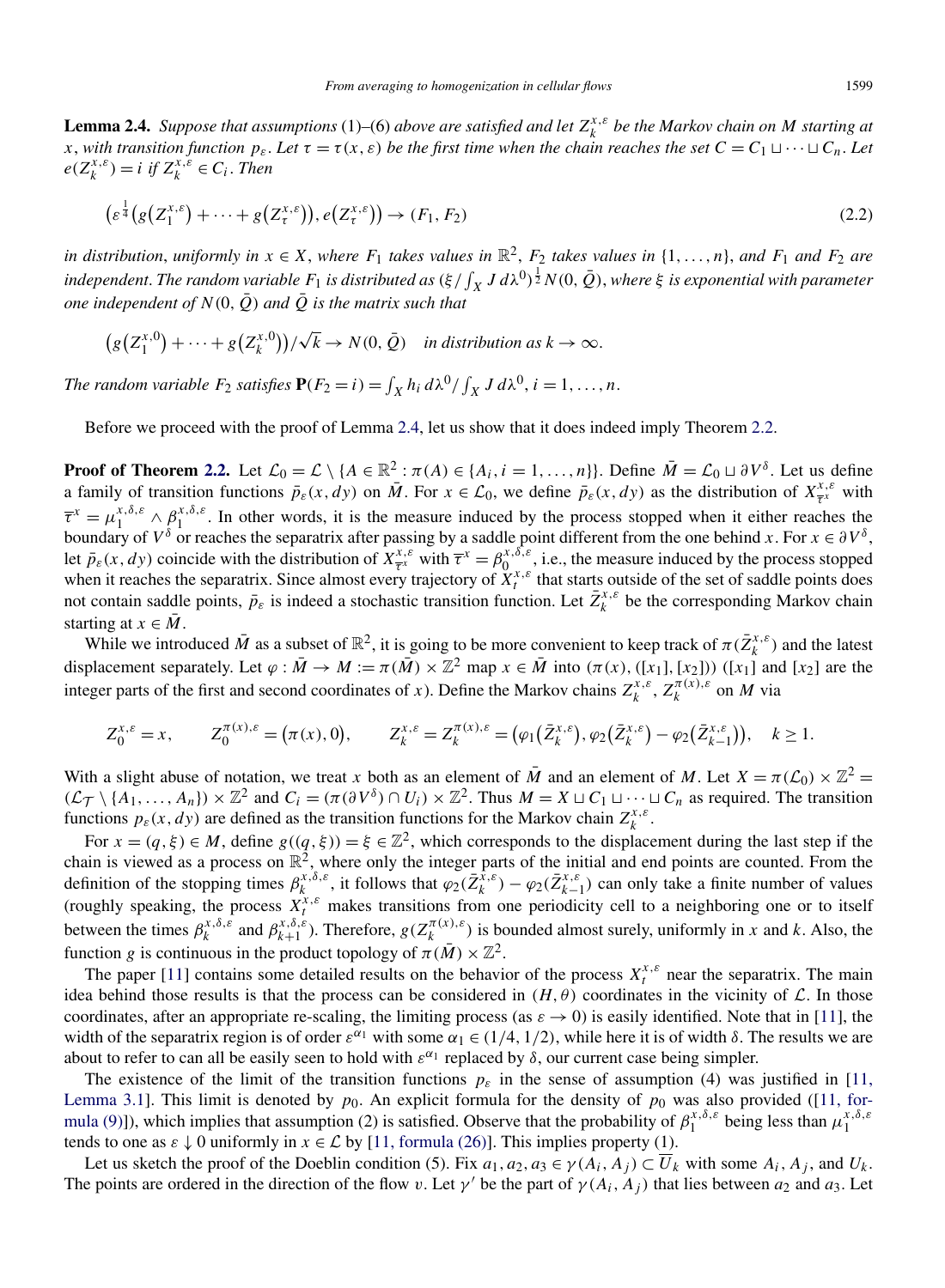<span id="page-8-0"></span> $J = \{(H, \theta) \in V^{\delta} \cap U_k : \sqrt{\varepsilon} \le H \le 2\sqrt{\varepsilon}, \theta = \theta(a_1)\}\.$  We can assume that  $a_1, a_2$ , and  $a_3$  are chosen in such a way that  $\varphi_2$  is constant on  $J \cup \gamma'$ . It is not difficult to show that there is  $m > 0$  such that

$$
\mathbf{P}(\varphi_2\big(X_t^{x,\varepsilon}\big) = \varphi_2(x), X_t^{x,\varepsilon} \in J \text{ for some } \alpha_m^{x,\delta,\varepsilon} < t < \beta_m^{x,\delta,\varepsilon} > c > 0
$$

for all  $x \in \mathcal{L}$ . Roughly speaking, this statement means that the process has a positive chance of going to a particular curve at a distance  $\sqrt{\epsilon}$  from the separatrix, transversal to the flow lines, prior to passing by *m* saddle points. This is not surprising since the motion consists of advection with speed of order 1*/ε* and diffusion of order one. The proof follows along the same lines as the proof of Lemma 3.1. in [\[11\]](#page-21-0). Now the distribution of  $X^{x,\varepsilon}_{\beta_0^{x,\delta,\varepsilon}}$  has a component with

density strictly bounded from below on *γ'*, uniformly in  $x \in J$ , as follows from (63) in [\[5\]](#page-21-0). This implies the Doeblin condition for  $Z_k^{x,\varepsilon}$ .

With our definition of *g*,

$$
\int_M g(x) d\lambda^{\varepsilon}(x) \left( \int_M \mathbf{E} \overline{\tau}^x d\lambda^{\varepsilon}(x) \right)^{-1} = \lim_{t \to \infty} (\mathbf{E} X_t^{x,\varepsilon}/t),
$$

where  $\bar{\tau}^x$  is the random transition time for our Markov chain, and the right-hand side is the effective drift for the original process starting from an arbitrary point *x*. Note that  $\lim_{t\to\infty} (\mathbf{E} X_t^{x,\varepsilon}/t) = \varepsilon^{-1} \int_{\mathcal{T}} v(x) dx = 0$ , which implies property (6).

Property (3) follows from [\[11, Lemmas 4.1 and 4.3\]](#page-21-0). Indeed, the former lemma describes the asymptotics of the distribution of  $H(X_{\alpha_1^{x,\delta,\varepsilon}}^{x,\delta})$ , while the latter describes the probability of the process starting at *x* to exit the boundary layer before reaching the separatrix, assuming that  $H(x)$  is fixed. The two lemmas, combined with the strong Markov property of the process, imply Property (3). The functions  $h_i(x) = h_i^{\delta}(x)$  depend on  $\delta$  and can be identified as

$$
h_i^{\delta}(x) = \lim_{\varepsilon \to 0} \varepsilon^{-1/2} \mathbf{P}
$$
 (the process starting at  $X_{\alpha_i^x, \delta, \varepsilon}^{x, \varepsilon}$  reaches  $\partial V^{\delta} \cap U_i$  before reaching  $\mathcal{L}$ ).

From [\[11, Lemmas 4.1 and 4.3\]](#page-21-0) (with  $\delta$  now playing the role of  $\varepsilon^{\alpha_1}$ ) it follows that

$$
\int_X h_i^{\delta}(x) d\lambda^0(x) = \delta^{-1} (\bar{p}_i + \bar{b}_i(\delta)), \quad i = 1, \dots, n,
$$

where  $\bar{p}_i > 0$  and  $\bar{b}_i(\delta) \to 0$  as  $\delta \to 0$ . Now Lemma [2.4](#page-7-0) implies that Theorem [2.2](#page-5-0) holds with

$$
Q = \bar{Q}/(\bar{p}_1 + \cdots + \bar{p}_n),
$$
  $p_i = \bar{p}_i/(\bar{p}_1 + \cdots + \bar{p}_n).$ 

Finally, let us show that  $\overline{Q}$  is non-degenerate. Assuming by contradiction that this is not the case, there is a unit vector  $e \in \mathbb{R}^2$  such that the function  $\bar{g} = \langle e, g \rangle : X \to \mathbb{R}$  has the property that

$$
(\bar{g}(Z_1^{x,0}) + \dots + \bar{g}(Z_k^{x,0})) / \sqrt{k} \to 0,
$$
\n(2.3)

in distribution as  $k \to \infty$ . It follows from  $\int_X \bar{g} d\lambda_0 = 0$  and from exponential mixing that the sum

$$
G(x) = \sum_{k=0}^{\infty} \mathbf{E}\bar{g}(Z_k^{x,0})
$$

converges in  $L^2(X, \lambda^0)$ .

Let  $z_k$  denote the process which is  $Z_k^{x,0}$  started from the invariant distribution  $\lambda_0$ . It follows from [\[3, Theorem 11\]](#page-20-0), that under our assumption (2.3),

$$
0 = EG^{2}(z_{k}) - E([EG(Z_{1}^{x,\varepsilon})]|_{x=z_{k}})^{2}.
$$
\n(2.4)

By the definition of *G*, we have the identity

$$
\bar{g}(z_k) = U_{k+1} + G(z_k) - G(z_{k+1}),\tag{2.5}
$$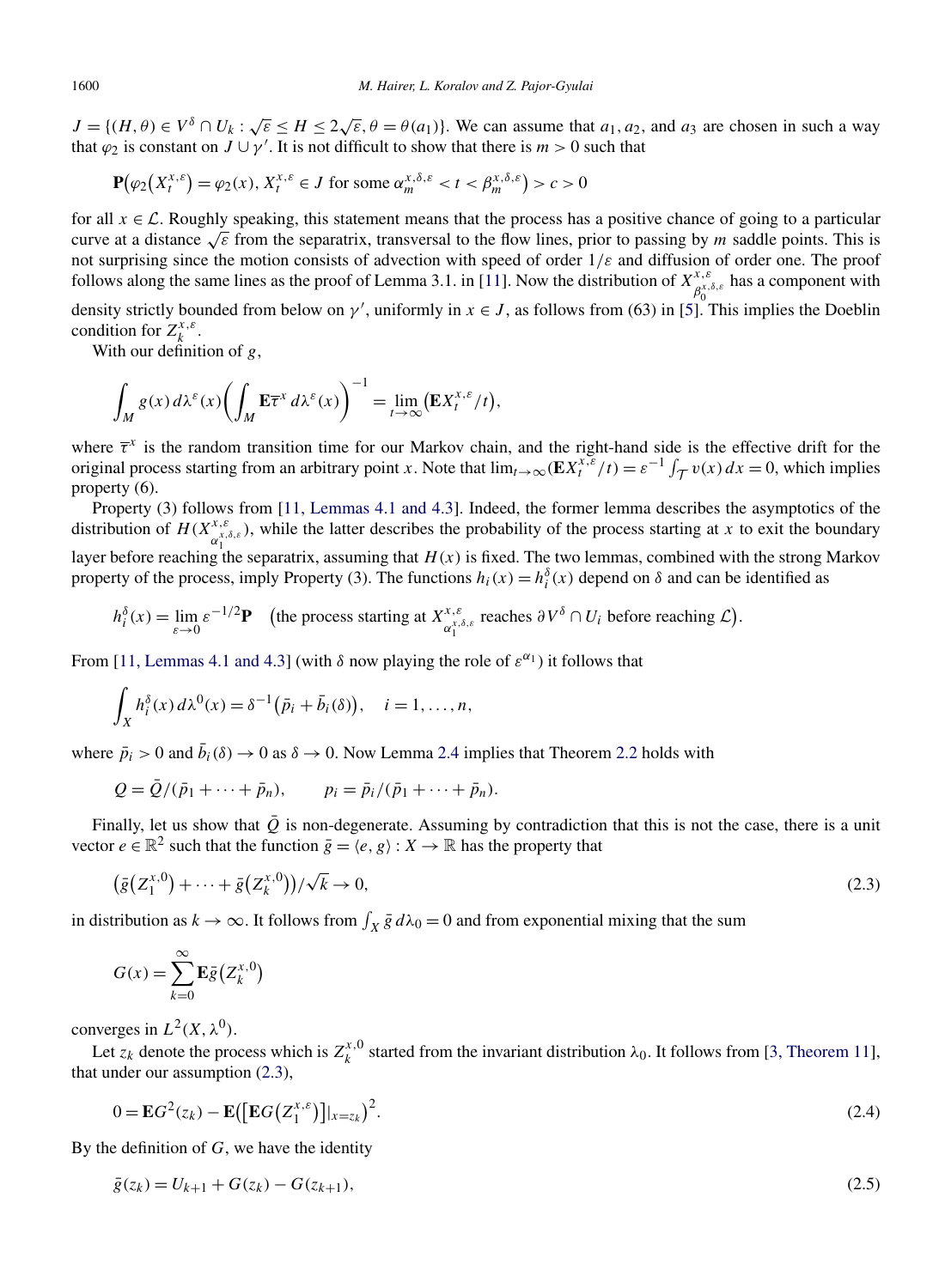where  $U_{k+1} = U(z_k, z_{k+1}) = G(z_{k+1}) - [EG(Z_1^{x,\epsilon})]|_{x=z_k}$ . It is straightforward to see that

$$
\mathbf{E}U_{k+1}^2 = \mathbf{E}G^2(z_{k+1}) - \mathbf{E}([\mathbf{E}G(Z_1^{x,\varepsilon})]|_{x=z_k})^2 = 0
$$

by [\(2.4\)](#page-8-0). This implies that  $U_{k+1} = 0$  almost everywhere with respect to  $λ_0$ . Combining this fact with  $k = 0$  and [\(2.5\)](#page-8-0), we get that

$$
\bar{g}(x) = G(x) - G(Z_1^{x,0}),
$$

almost surely for  $\lambda^0$ -almost all *x*. Recall that  $x \in X$  can be written as  $x = (q, \xi)$ , where  $q \in \pi(\mathcal{L}_0)$  and  $\xi \in \mathbb{Z}^2$ . Since  $Z_1^{x,0}$  does not depend on *ξ*, while  $\bar{g}(x) = \langle e, \xi \rangle$ , we can write  $G(x) = \tilde{G}(q) + \langle e, \xi \rangle$  for some function  $\tilde{G}$ . Thus

$$
\tilde{G}(q) = \tilde{G}\left(\left(Z_1^{x,0}\right)^1\right) + \langle e, \left(Z_1^{x,0}\right)^2 \rangle, \tag{2.6}
$$

where  $(Z_1^{x,0})^1 \in \pi(\mathcal{L}_0)$  and  $(Z_1^{x,0})^2 \in \mathbb{Z}^2$ . Thus for  $\lambda^0$ -almost all x, we have  $\tilde{G}(q) = \tilde{G}((Z_1^{x,0})^1)$  almost surely on the event  $\langle e, (Z_1^{x,0})^2 \rangle = 0$ . Let  $\overline{\lambda}_0$  denote the projection of  $\lambda^0$  onto  $\pi(\mathcal{L}_0)$ . An explicit expression for the density of  $p_0$ (found in formula (9) of [\[11\]](#page-21-0)) implies that  $(Z_k^{x,0})^1, k \ge 1$ , has density with respect to the Lebesgue measure on  $\pi(\mathcal{L}_0)$ , and the density is bounded from below for sufficiently large *k*. Therefore  $\bar{\lambda}_0$  is equivalent with the Lebesgue measure and the distribution of  $(Z_{1}^{x,0})^1$  is absolutely continuous with respect to  $\overline{\lambda}^0$  for each *x*. Therefore, by the strong Markov property,  $\tilde{G}(q) = \tilde{G}((Z_k^{x,0})^1)$  almost surely on the event  $\langle e, (Z_1^{x,0})^2 \rangle = \cdots = \langle e, (Z_k^{x,0})^2 \rangle = 0$ , for  $\lambda^0$ -almost all *x*. For sufficiently large *k*, the (sub-probability) distribution of  $(Z_k^{x,0})^1$  restricted to this event has a positive density with respect to  $\bar{\lambda}^0$ . (The latter statement is a consequence of the geometry of the flow. Roughly speaking, given two points on the separatrix that belong to the same cell of periodicity, the process  $\bar{Z}_k^{x,0}$  can go with positive probability from the first point to an arbitrary neighborhood of the second point without leaving the cell of periodicity.) Therefore,  $\tilde{G}$ is  $\lambda_0$ -almost everywhere constant. By (2.6), this implies that  $\langle e, (Z_1^{x,0})^2 \rangle = 0$  for  $\lambda_0$ -almost all *x*. Again by the strong Markov property,  $\langle e, (Z_k^{x,0})^2 \rangle = 0$  for  $\lambda_0$ -almost all *x* for each *k*. Observe, however, that the process  $\bar{Z}_k^{x,0}$  starting at an arbitrary point *x* on the separatrix, has a positive probability of going to any other cell of periodicity if *k* is sufficiently large. This yields a contradiction, and thus  $Q$  is non-degenerate.  $\Box$ 

Now let us turn to the proof of Lemma [2.4.](#page-7-0) Let

$$
\Omega = \{ \omega = (x, x_1, \dots, x_k; i) : k \ge 0, x, x_1, \dots, x_k \in X, i \in \{1, \dots, n\} \}
$$

be the space of sequences that start at  $x \in X$  and end when the sequence enters  $C = C_1 \cup \cdots \cup C_n$ , at which point only the index of the set that the sequence enters is taken into account. The Markov chain  $Z_k^{x,\varepsilon}$  together with the stopping time  $\tau$  determine a probability measure  $\mu_{\varepsilon}$  on  $\Omega$ , namely,

$$
\mu_{\varepsilon}(x, A_1, \ldots, A_k; i) = \int_{A_1} \cdots \int_{A_k} p_{\varepsilon}(x, dx_1) p_{\varepsilon}(x_1, dx_2) \cdots p_{\varepsilon}(x_{k-1}, dx_k) p_{\varepsilon}(x_k, C_i),
$$

where  $A_1, \ldots, A_k \in \mathcal{B}(X)$ . We introduce another probability measure on  $\Omega$  via

$$
\nu_{\varepsilon}(x, A_1, \ldots, A_k, i)
$$
\n
$$
= \int_{A_1} \cdots \int_{A_k} e^{-\sqrt{\varepsilon}(J(x) + \cdots + J(x_{k-1}))} \frac{p_{\varepsilon}(x, dx_1)}{p_{\varepsilon}(x, X)} \cdots \frac{p_{\varepsilon}(x_{k-1}, dx_k)}{p_{\varepsilon}(x_{k-1}, X)} \frac{(1 - e^{-\sqrt{\varepsilon}J(x_k)})h_i(x_k)}{J(x_k)}.
$$

In other words, we consider a Markov chain  $\tilde{Z}_k^{x,\varepsilon}$  on some probability space  $(\tilde{\Omega}, \tilde{\mathcal{F}}, \tilde{P})$  with state space *X* and with transition function  $\tilde{p}_{\varepsilon}(x,dy) = p_{\varepsilon}(x,dy)/p_{\varepsilon}(x,X)$ . We can adjoin the states  $\{1,\ldots,n\}$  to the space X and assume that at each step, conditioned on  $\tilde{Z}_k^{x,\varepsilon}$ , the process may get killed by entering a terminal state *i* with probability  $(1 - e^{-\sqrt{\varepsilon}J(\tilde{Z}_{k}^{x,\varepsilon})}) \frac{h_i(\tilde{Z}_{k}^{x,\varepsilon})}{L(\tilde{Z}_{k}^{x,\varepsilon})}$  $J(\bar{Z}_k^{x,\ell})$ ,  $i = 1, ..., n$ . Let  $\sigma$  be the number of steps after which the process is killed. To clarify our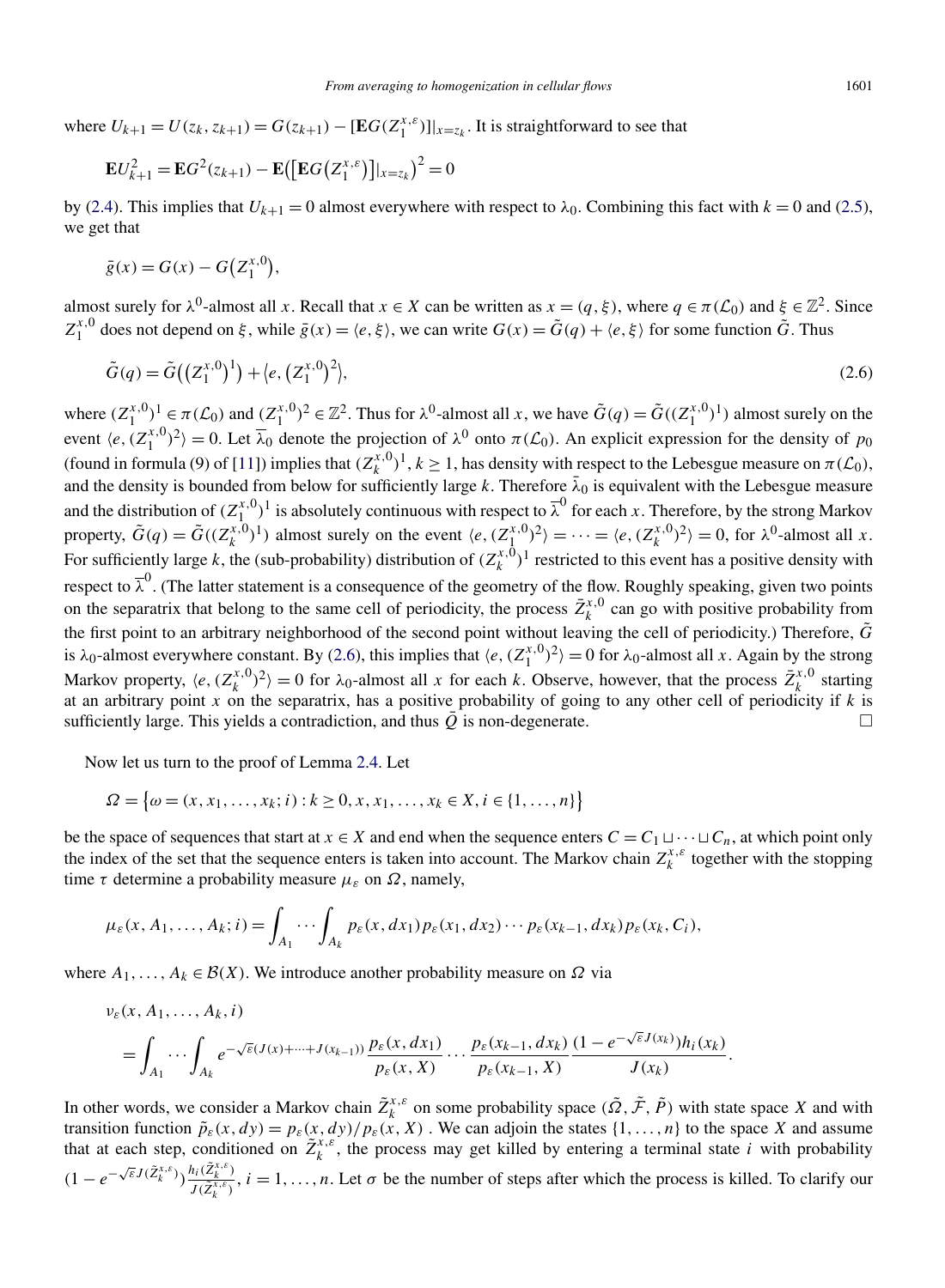<span id="page-10-0"></span>notations, let us stress that  $\tilde{Z}_k^{x,\varepsilon}$  is a conservative Markov chain, and the killing is expressed through the presence of the random variable  $\sigma$  defined on the same probability space. Then  $v_{\varepsilon}(x, A_1, \ldots, A_k, i)$  is the probability that the chain starting at *x* visits the sets  $A_1, \ldots, A_k$  and then enters the terminal state *i*. With a slight abuse of notation we can view *σ* as a random variable on *Ω* as well.

We will prove in Lemma 2.6, that we can replace the measure  $\mu^{\varepsilon}$  with  $\nu^{\varepsilon}$  in a certain sense. First, however, we need to derive a few properties of  $\tilde{Z}^{x,\varepsilon}$ . Note that it inherits the strong Doeblin property, which holds uniformly in  $\varepsilon$ , i.e.,

$$
\tilde{p}_{\varepsilon}^m(x, A) \ge a\eta(A) \quad \text{for } x \in X, A \in \mathcal{B}(X), \varepsilon \in [0, \varepsilon_0].
$$

This implies the uniform exponential mixing, i.e., there are *Λ >* 0*,c>* 0, such that

$$
\left|\tilde{p}^k_{\varepsilon}(x, A) - \tilde{\lambda}^{\varepsilon}(A)\right| \le c e^{-Ak} \quad \text{for all } x \in X, A \in \mathcal{B}(X), \varepsilon \in [0, \varepsilon_0],
$$

where  $\tilde{p}_{\varepsilon}$  is the transition function for the chain and  $\tilde{\lambda}^{\varepsilon}$  is the invariant measure associated with the transition function  $\tilde{p}_{\varepsilon}(x,A)$ .

**Lemma 2.5.** *Let*  $g \in C_b(M, R)$  *satisfy assumption* (6). *For each*  $\alpha > 0$ *, we have* 

$$
\left| \int_X g \, d\tilde{\lambda}^\varepsilon \right| \le C \varepsilon^{1/2 - \alpha} \tag{2.7}
$$

*for some constant C and each*  $\varepsilon \in [0, \varepsilon_0]$ .

**Proof.** By the exponential mixing,

$$
\left| \int_X g(y) \tilde{p}^k_{\varepsilon}(x, dy) - \int_X g(y) \tilde{\lambda}^{\varepsilon}(dy) \right| + \left| \int_M g(y) p^k_{\varepsilon}(x, dy) - \int_M g(y) \lambda^{\varepsilon}(dy) \right| \le c_1 e^{-\Lambda k}
$$

for  $x \in X$ ,  $\varepsilon \in (0, \varepsilon_0]$ . It is also easy to see by induction that

$$
\left| \int_{X} g(y) \tilde{p}_{\varepsilon}^{k}(x, dy) - \int_{M} g(y) p_{\varepsilon}^{k}(x, dy) \right| \leq c_{2} \sqrt{\varepsilon} k.
$$
\n(2.8)

Now we can take  $k = [\varepsilon^{-\alpha}]$  in these two inequalities, proving (2.7) since  $\int_M g(y) \lambda^{\varepsilon}(dy) = 0$ .

The last two inequalities of the above proof with *g* replaced by an arbitrary bounded continuous function *f* imply that

$$
\int_X f(y)\tilde{\lambda}^{\varepsilon}(dy) - \int_M f(y)\lambda^{\varepsilon}(dy) \to 0 \quad \text{as } \varepsilon \downarrow 0.
$$

We also know that  $\lambda^{\varepsilon}(M \setminus X) \to 0$  and  $\lambda^{\varepsilon} \to \lambda^0$  as  $\varepsilon \downarrow 0$ , as immediately follows from the properties of  $p_{\varepsilon}$  (the latter statement can be also found in Lemma 2.1 in [\[11\]](#page-21-0)). Therefore,

$$
\int_X f(y) \tilde{\lambda}^{\varepsilon}(dy) - \int_X f(y) \lambda^0(dy) \to 0 \quad \text{as } \varepsilon \downarrow 0,
$$

that is  $\tilde{\lambda}_{\varepsilon} \Rightarrow \lambda_0$  as  $\varepsilon \downarrow 0$ .

**Lemma 2.6.** For every  $\delta > 0$  there is  $\varepsilon' > 0$  such that for  $\varepsilon \leq \varepsilon'$  there is a set  $\Omega_{\varepsilon}$  with  $v_{\varepsilon}(\Omega_{\varepsilon}) \geq 1 - \delta$  such that  $d\mu_{\varepsilon}/d\nu_{\varepsilon}$  ∈  $(1 − δ, 1 + δ)$  *on*  $\Omega_{\varepsilon}$ .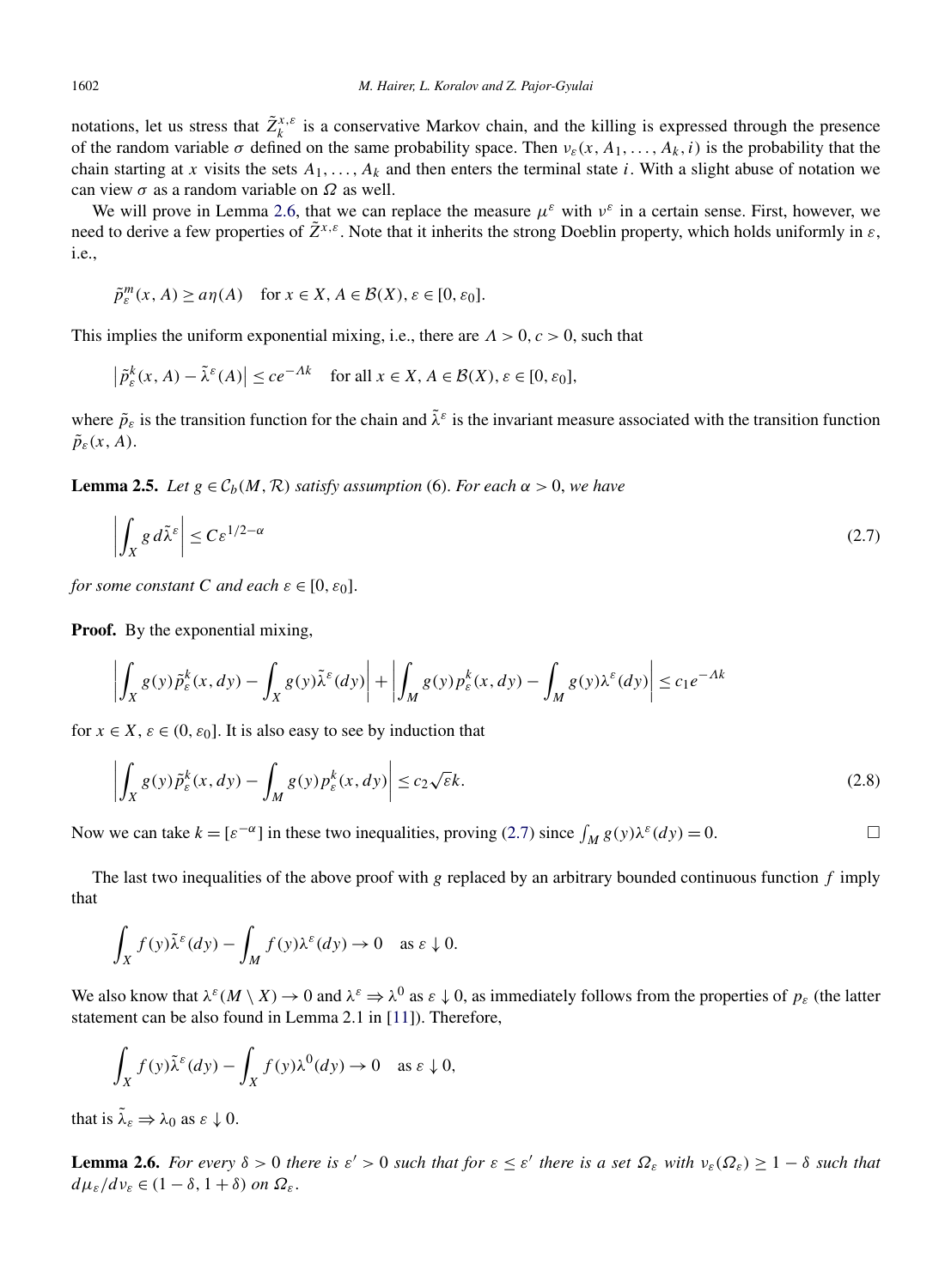**Proof.** To choose the set *Ωε*, note that

$$
\nu^{\varepsilon}(\sigma=k)=\tilde{\mathbf{E}}\big[e^{-\sqrt{\varepsilon}(J(\tilde{Z}_{1}^{x,\varepsilon})+\cdots+J(\tilde{Z}_{k-1}^{x,\varepsilon}))}\big(1-e^{-\sqrt{\varepsilon}J(\tilde{Z}_{k}^{x,\varepsilon})}\big)\big].
$$

Using the law of large numbers for the Markov chain  $\tilde{Z}^{x,\varepsilon}$ , which can be applied uniformly in  $\varepsilon$  due to the uniform mixing (a consequence of assumption (5)), and the boundedness of *J* (a consequence of assumption (3)), we conclude that for every  $\eta > 0$  there is a  $k_0$  independent of  $\varepsilon$  such that

$$
\tilde{\mathbf{P}}\left(\left|\frac{1}{k}\sum_{j=0}^{k-1}J\left(\tilde{Z}_{j}^{x,\varepsilon}\right)-J_{\varepsilon}\right|\geq\eta\right)\leq\eta
$$

for  $k \ge k_0$ , where  $J_{\varepsilon} = \int_X J(u) d\lambda^{\varepsilon}(u)$ . Therefore

$$
\nu^{\varepsilon}(\sigma < a/\sqrt{\varepsilon}) \leq \nu^{\varepsilon}(\sigma < k_{0}) + \eta + (1 - e^{-\sqrt{\varepsilon} \sup_{u \in X} J(u)}) \sum_{k=k_{0}}^{[a/\sqrt{\varepsilon}]} e^{-\sqrt{\varepsilon} (kJ_{\varepsilon} - k\eta)}.
$$

Since  $J_{\varepsilon} \to J_0 > 0$  and since  $\eta$  was arbitrary, we have  $v^{\varepsilon}(\sigma < a/\sqrt{\varepsilon}) < \delta/8$  (for all sufficiently small  $\varepsilon$ ) if *a* is small enough. Similarly one can show that  $v^{\varepsilon}(\sigma > b/\sqrt{\varepsilon}) < \delta/8$  if we choose *b* to be sufficiently large. We set *Ω*<sub>*ε*</sub> = { $\sqrt{\epsilon} \sigma \in [a, b]$ }. Note that  $v_{\epsilon}(\Omega_{\epsilon}^1) \ge 1 - \delta/4$ . Also note that

$$
\nu^{\varepsilon}\big(\sigma=k,h_i(x_k)<\eta; i\big)=\tilde{\mathbf{E}}\bigg[e^{-\sqrt{\varepsilon}\sum_{j=0}^{k-1}J(\tilde{Z}_j^{x,\varepsilon})}\big(1-e^{-\sqrt{\varepsilon}J(\tilde{Z}_k^{x,\varepsilon})}\big)\chi_{\{h_i(\tilde{Z}_k^{x,\varepsilon})<\eta\}}\frac{h_i(\tilde{Z}_k^{x,\varepsilon})}{J(\tilde{Z}_k^{x,\varepsilon})}\bigg].
$$

Using the inequality  $x^{-1}(1 - e^{-cx}) < c$  for  $x, c > 0$ , this is less than or equal to  $\eta \sqrt{\varepsilon}$ . This means that if  $\eta > 0$  is choosen small enough, then

$$
\nu^{\varepsilon}\big(\sqrt{\varepsilon}\sigma\in [a,b], h_i(x_{\sigma})<\eta; i\big)<\delta/4n \quad \text{for each } i=1,\ldots,n.
$$

We set  $\Omega_{\varepsilon}^2 = \bigcup_{i=1}^n \{ \sqrt{\varepsilon} \sigma \in [a, b], h_i(x_{\sigma}) < \eta; i \}.$ 

Fix  $\gamma > 0$  to be specified later. Let  $K_0 \subset X$  be a compact set such that  $\lambda^0(X \setminus K_0) < \gamma/3$ . This is possible by the *σ* -compactness of *X*. Take an open set  $U \subseteq X$  such that  $K_0 \subseteq U$  and  $K = \overline{U}$  is compact, which is possible by local compactness of *X*. Note that  $\lambda^0(X \setminus U) < \gamma/3$ . By the weak law of large numbers (which holds uniformly in  $\varepsilon$  due to the uniform mixing),

$$
\sup_{\varepsilon \in (0,\varepsilon_0]} \tilde{\mathbf{P}} \left( \left| \frac{1}{N} \sum_{j=0}^{N-1} \chi_{\{\tilde{Z}_j^{x,\varepsilon} \notin K\}} - \tilde{\lambda}^{\varepsilon}(X \setminus K) \right| > \gamma/3 \right) < \delta/4
$$

for large enough *N*. Elementary properties of weak convergence imply

 $\tilde{\lambda}^{\varepsilon}(X \setminus K) \leq \tilde{\lambda}^{\varepsilon}(X \setminus U) \leq \lambda^{0}(X \setminus U) + \gamma/3 < 2\gamma/3$ 

for small enough *ε*. This means that the set

$$
\Omega_{\varepsilon}^{3} = \left\{ \sqrt{\varepsilon}\sigma \in [a, b], \sum_{j=0}^{\sigma-1} \chi_{\{x_{j} \notin K\}} \ge \gamma \frac{2b}{a} \sigma \right\} \subseteq \left\{ \sqrt{\varepsilon}\sigma \in [a, b], \sum_{j=0}^{[b/\sqrt{\varepsilon}]} \chi_{\{x_{j} \notin K\}} \ge \gamma \left( [b/\sqrt{\varepsilon}] + 1 \right) \right\}
$$

has  $v^{\varepsilon}(\Omega_{\varepsilon}^3) < \delta/4$  if  $\varepsilon$  is sufficiently small.

Similarly, by the ergodic theorem, one can show, by possibly making *K* larger, that  $\Omega_{\varepsilon}^4 = {\sqrt{\varepsilon} \sigma \in [a, b], x_{\sigma} \notin K}$ has  $v^{\varepsilon}(\Omega_{\varepsilon}^4) < \delta/4$  for sufficiently small  $\varepsilon$ . Therefore  $\Omega_{\varepsilon} = \Omega_{\varepsilon}^1 \setminus (\Omega_{\varepsilon}^2 \cup \Omega_{\varepsilon}^3 \cup \Omega_{\varepsilon}^4)$  has  $v^{\varepsilon}(\Omega_{\varepsilon}) > 1 - \delta$ .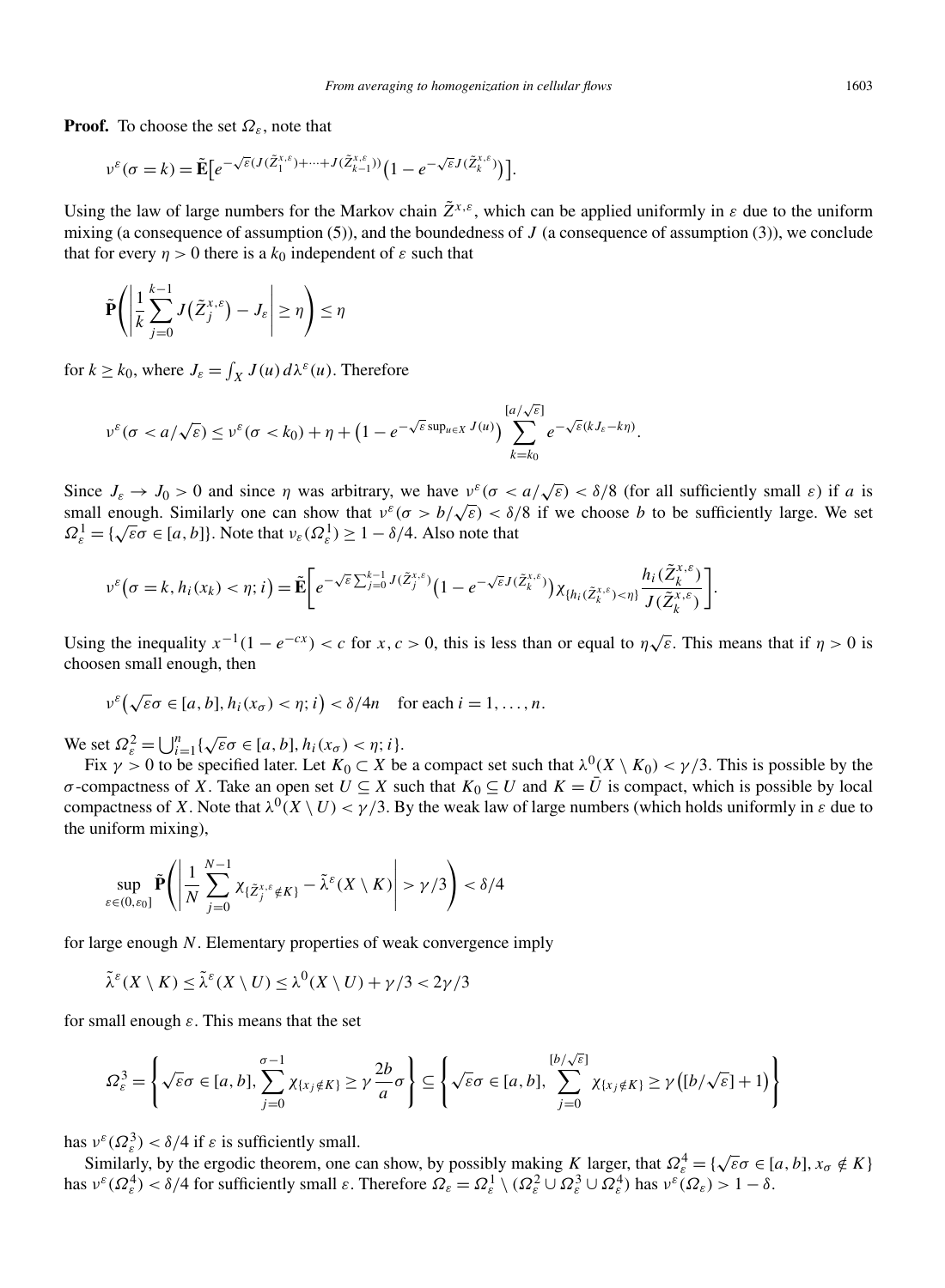Observe that

$$
\frac{d\mu_{\varepsilon}}{dv_{\varepsilon}}(x,x_1,\ldots,x_k,i)=\frac{p_{\varepsilon}(x,X)\cdots p_{\varepsilon}(x_{k-1},X)}{e^{-\sqrt{\varepsilon}(J(x)+\cdots+J(x_{k-1}))}}\frac{p_{\varepsilon}(x_k,C_i)}{1-e^{-\sqrt{\varepsilon}J(x_k)}}\frac{J(x_k)}{h_i(x_k)}\quad\text{on }\Omega_{\varepsilon}.
$$

By the definition of  $\Omega_{\varepsilon}^1$ , it suffices to consider  $k(\varepsilon) \in [a/\sqrt{\varepsilon}, b/\sqrt{\varepsilon}]$ . By the definition of  $h_i$  and *J*, the product of the last two fractions converges to 1 uniformly as  $\varepsilon \downarrow 0$  (here we use the definition of  $\Omega_\varepsilon^2$ ,  $\Omega_\varepsilon^4$ , and assumption (3)). Also note that

$$
\left|\prod_{j=0}^{k(\varepsilon)-1} p_{\varepsilon}(x_j,X)-e^{-\sqrt{\varepsilon}\sum_{j=0}^{k(\varepsilon)-1}J(x_j)}\right|=\left|\prod_{j=0}^{k(\varepsilon)-1}\left(1-\sqrt{\varepsilon}\sum_{i=1}^n\varepsilon^{-1/2}p_{\varepsilon}(x_j,C_i)\right)-\prod_{j=0}^{k(\varepsilon)-1}e^{-\sqrt{\varepsilon}J(x_j)}\right|.
$$

Using the fact that  $|\prod a_i - \prod b_i| \leq \sum |a_i - b_i|$  when  $|a_i|, |b_i| \leq 1$  and the boundedness part of assumption (3), this is less than or equal to

$$
\sum_{j=0}^{k(\varepsilon)-1} \left| 1 - \sqrt{\varepsilon} \sum_{i=1}^n \varepsilon^{-1/2} p_\varepsilon(x_j, C_i) - e^{-\sqrt{\varepsilon} J(x_j)} \right| \leq \sqrt{\varepsilon} \sum_{j=0}^{k(\varepsilon)-1} \sum_{i=1}^n \left| h_i(x_j) - \varepsilon^{-1/2} p_\varepsilon(x_j, C_i) \right| + o(1),
$$

where we used the Taylor expansion of the exponential. Note that by assumption (3), we have for small enough *ε* that

$$
\sqrt{\varepsilon} \sum_{j=0}^{k(\varepsilon)-1} |h_i(x_j) - \varepsilon^{-1/2} p_{\varepsilon}(x_j, C_i)| \leq \frac{2bc}{k(\varepsilon)} \sum_{j=0}^{k(\varepsilon)-1} \chi_{\{x_j \notin K\}} + b\gamma < \gamma b(4bc/a + 1),
$$

where the definition of  $\Omega_{\varepsilon}^3$  was used in the last inequality. Since  $\gamma$  was arbitrary and

$$
\sqrt{\varepsilon} \sum_{j=0}^{k(\varepsilon)-1} J(x_j) \leq nc \sqrt{\varepsilon} k(\varepsilon) \leq ncb,
$$

we have shown that

$$
\left| \prod_{j=0}^{k(\varepsilon)-1} p_{\varepsilon}(x_j, X) / e^{-\sqrt{\varepsilon} \sum_{j=0}^{k(\varepsilon)-1} J(x_j)} - 1 \right| < \delta
$$

for small enough  $\varepsilon$  provided that  $k(\varepsilon) \in [a/\sqrt{\varepsilon}, b/\sqrt{\varepsilon}]$ , which implies the desired result.  $\square$ 

**Proof of Lemma [2.4.](#page-7-0)** Using Lemma [2.6,](#page-10-0) we restate Lemma [2.4](#page-7-0) in terms of the Markov chain  $\tilde{Z}_k^{x,\varepsilon}$ . Note first that we can restrict the function  $g$  (originally defined on  $M$ ) to the space  $X$  at the expense that the average of  $g$  is not zero anymore, but satisfies [\(2.7\)](#page-10-0) instead. Recall that  $\overline{Q}$  is the matrix such that

$$
(g(Z_1^{x,0}) + \cdots + g(Z_k^{x,0})) / \sqrt{k} \to N(0,\bar{Q})
$$

in distribution as  $k \to \infty$ . Let  $\overline{Q}(\varepsilon)$  be such that

$$
\left(g\left(\tilde{Z}_{1}^{x,\varepsilon}\right)+\cdots+g\left(\tilde{Z}_{k}^{x,\varepsilon}\right)-k\int_{X}g\,d\tilde{\lambda}_{\varepsilon}\right)/\sqrt{k}\to N\big(0,\,\bar{Q}(\varepsilon)\big)
$$

in distribution as  $k \to \infty$ . From [\(2.8\)](#page-10-0) with  $k = 1$  and *g* replaced by an arbitrary bounded continuous function *f* on *X* it follows that  $\tilde{p}_{\varepsilon}(x,dy) \stackrel{\varepsilon \to 0}{\Rightarrow} p_0(x,dy)$  uniformly in  $x \in K$  for  $K \subseteq X$  compact, since we assumed that the same convergence holds for  $p_{\varepsilon}(x,dy)$ . This and the strong Doeblin property for  $\tilde{p}_{\varepsilon}(x,dy)$  easily imply that  $\overline{Q}(\varepsilon) \to \overline{Q}$ as  $\varepsilon \downarrow 0$  (this was proved in Lemma 2.1(c) of [\[11\]](#page-21-0) under an additional assumption that  $\int_X g d\tilde{\lambda}^{\varepsilon} = 0$ , which is now replaced by [\(2.7\)](#page-10-0)).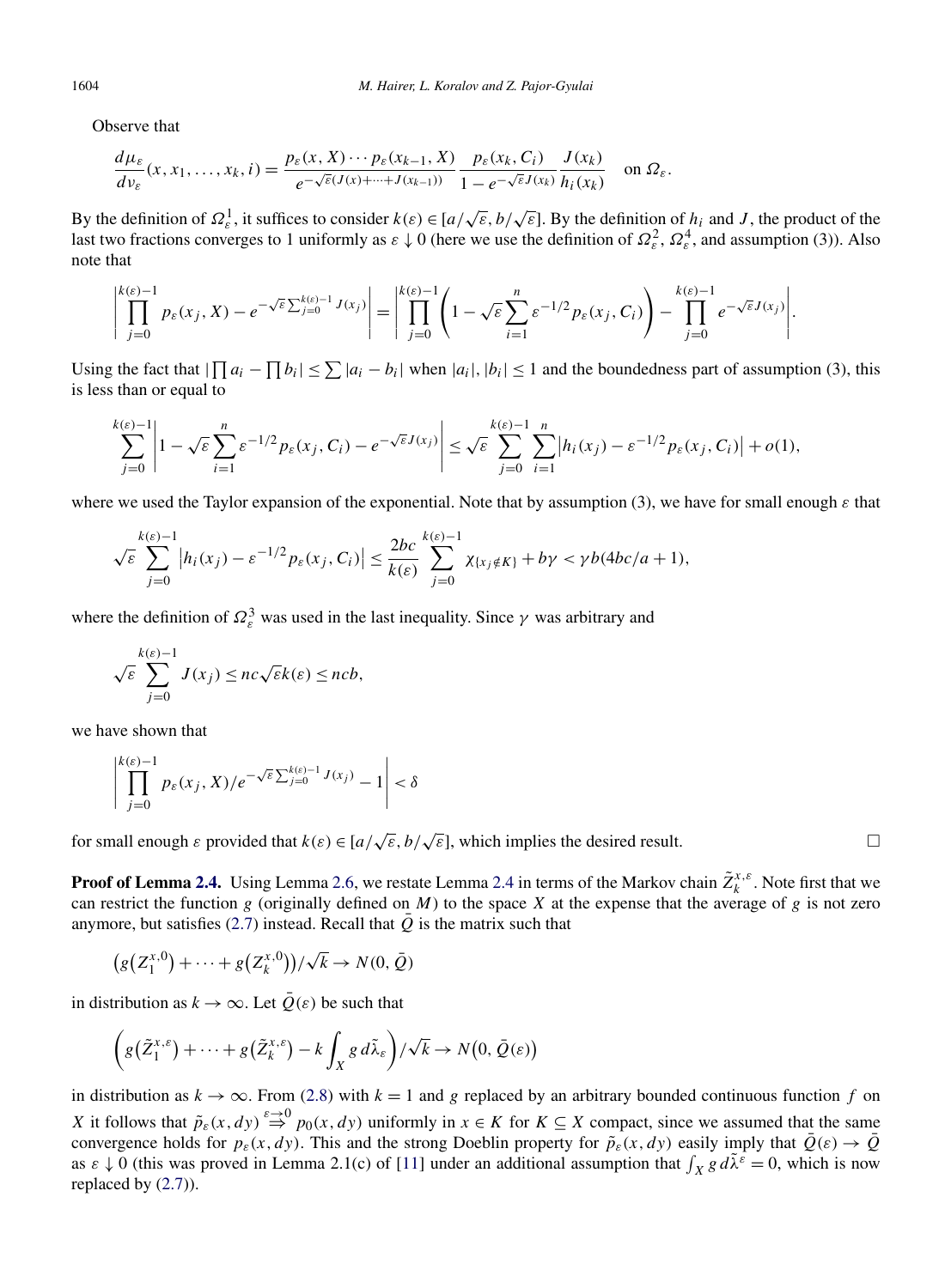<span id="page-13-0"></span>We still have the functions  $h_i$  defined on *X*, and we assume that the chain gets killed by entering the state  $i \in$  $\{1,\ldots,n\}$  with probability  $(1-e^{-\sqrt{\varepsilon}J(x)})h_i(x)/J(x)$ . Let  $\sigma$  be the time when the chain gets killed. Let the random variable  $\tilde{e}$  be equal to *i* if the process gets killed by entering the state *i*. Since the function *g* is bounded, omitting one last term in the sum on the left-hand side of [\(2.2\)](#page-7-0) does not affect the limiting distribution. Now we can recast [\(2.2\)](#page-7-0) as follows:

$$
\left(\varepsilon^{\frac{1}{4}}(g(\tilde{Z}_{1}^{x,\varepsilon})+\cdots+g(\tilde{Z}_{\sigma}^{x,\varepsilon})),\tilde{e}\right)\to(F_{1},F_{2})
$$

in distribution. Fix  $t \in \mathbb{R}^2$ . For  $i \in \{1, \ldots, n\}$ , we have that

$$
\tilde{\mathbf{E}}\big(e^{i\langle \varepsilon^{1/4}\sum_{j=1}^{\sigma}g(\tilde{Z}_{j}^{x,\varepsilon}),t\rangle};\tilde{e}=i\big) \n= \tilde{\mathbf{E}}\big(e^{i\langle \varepsilon^{1/4}\sum_{j=1}^{\sigma}g(\tilde{Z}_{j}^{x,\varepsilon}),t\rangle};\tilde{e}=i;[a/\sqrt{\varepsilon}]\leq \sigma \leq [b/\sqrt{\varepsilon}]\big) + \delta(a,b,\varepsilon),
$$

where

$$
\left|\delta(a,b,\varepsilon)\right| = \left|\tilde{\mathbf{E}}\left(e^{i\langle \varepsilon^{1/4}\sum_{j=1}^{\sigma}g(\tilde{Z}_{j}^{x,\varepsilon}),t\rangle};\tilde{e}=i;\sigma< [a/\sqrt{\varepsilon}]\text{ or }\sigma>[b/\sqrt{\varepsilon}]\right)\right| \leq \nu^{\varepsilon}\big(\sigma< [a/\sqrt{\varepsilon}]\text{ or }\sigma>[b/\sqrt{\varepsilon}]\big),
$$

which was shown in the proof of Lemma [2.6](#page-10-0) to converge to zero as  $a \to 0, b \to \infty$  uniformly in  $\varepsilon$ . Let  $\xi$  be an exponential random variable with parameter one on some probability space  $(\Omega', \mathcal{F}', P')$  independent of the process. By summing over different possible values of  $\sigma$ ,

$$
\tilde{\mathbf{E}}\left(e^{i\langle \varepsilon^{1/4}\sum_{j=1}^{\sigma}g(\tilde{Z}_{j}^{x,\varepsilon}),t\rangle};\tilde{e}=i\right) \n= \delta(a,b,\varepsilon) \n+ \sum_{k= [a/\sqrt{\varepsilon}]}^{[b/\sqrt{\varepsilon}]} \tilde{\mathbf{E}}\left(\frac{h_{i}(\tilde{Z}_{k}^{x,\varepsilon})}{J(\tilde{Z}_{k}^{x,\varepsilon})}e^{i\langle \varepsilon^{1/4}\sum_{j=1}^{k}g(\tilde{Z}_{j}^{x,\varepsilon}),t\rangle}\mathbf{P}'\left(\sqrt{\varepsilon}\sum_{j=0}^{k-1}J(\tilde{Z}_{j}^{x,\varepsilon})<\xi\leq \sqrt{\varepsilon}\sum_{j=0}^{k}J(\tilde{Z}_{j}^{x,\varepsilon})\right)\right),
$$
\n(2.9)

where we used the definition of *νε* and the fact that

$$
\mathbf{P}'(c < \xi \le d) = e^{-c} \left( 1 - e^{-(d-c)} \right). \tag{2.10}
$$

Note that by the law of large numbers, (2.10), and the uniform exponential mixing property of  $\tilde{Z}^{x,\varepsilon}$ ,

$$
\tilde{\mathbf{E}}\sum_{k=[a/\sqrt{\varepsilon}]}^{[b/\sqrt{\varepsilon}]} \left| \mathbf{P}'\left(\sum_{j=0}^{k-1} J(\tilde{Z}^{x,\varepsilon}_j) < \frac{\xi}{\sqrt{\varepsilon}} < \sum_{j=0}^k J(\tilde{Z}^{x,\varepsilon}_j) \right) - \sqrt{\varepsilon} e^{-k\tilde{J}_{\varepsilon}\sqrt{\varepsilon}} J(\tilde{Z}^{x,\varepsilon}_k) \right| \to 0 \tag{2.11}
$$

as  $\varepsilon \to 0$  uniformly in  $0 < a < b$ , where  $\tilde{J}_{\varepsilon} = \int_X J(u) d\tilde{\lambda}^{\varepsilon}(u) > 0$ . Note that the fact that there are  $\mathcal{O}(1/\sqrt{\varepsilon})$  terms in the sum is not a problem since the contribution from each term is  $\mathcal{O}(\varepsilon)$ . Observe that  $h_i(x)/J(x) \leq 1$  and therefore the factor proceeding  $P'$  on the right-hand side of (2.9) is bounded. Therefore, due to (2.11), the main term in (2.9) can be replaced by

$$
\sqrt{\varepsilon} \sum_{k=[a/\sqrt{\varepsilon}]}^{[b/\sqrt{\varepsilon}]} \tilde{\mathbf{E}}(h_i(\tilde{Z}_k^{x,\varepsilon})e^{i\langle \varepsilon^{1/4}\sum_{j=1}^k g(\tilde{Z}_j^{x,\varepsilon}),t\rangle})e^{-k\tilde{J}_{\varepsilon}\sqrt{\varepsilon}}.
$$
\n(2.12)

Uniform exponential mixing also tells us that there is a constant *C* such that for every  $0 < k_0 < k$  we have

$$
\left| \tilde{\mathbf{E}} \left( h_i \left( \tilde{Z}_k^{x,\varepsilon} \right) e^{i \langle \varepsilon^{1/4} \sum_{j=1}^{k-k_0} g(\tilde{Z}_j^{x,\varepsilon}), t \rangle} \right) - \tilde{\mathbf{E}} \left( h_i \left( \tilde{Z}_k^{x,\varepsilon} \right) \right) \tilde{\mathbf{E}} \left( e^{i \langle \varepsilon^{1/4} \sum_{j=1}^{k-k_0} g(\tilde{Z}_j^{x,\varepsilon}), t \rangle} \right) \right| < C e^{-\Lambda k_0} . \tag{2.13}
$$

It is easy to see that fixing  $k_0 > 0$ , i.e., dropping finitely many terms from the sum in the exponent in (2.12) does not change the limit (it only introduces an overall error term of order  $\varepsilon^{1/4}$ ).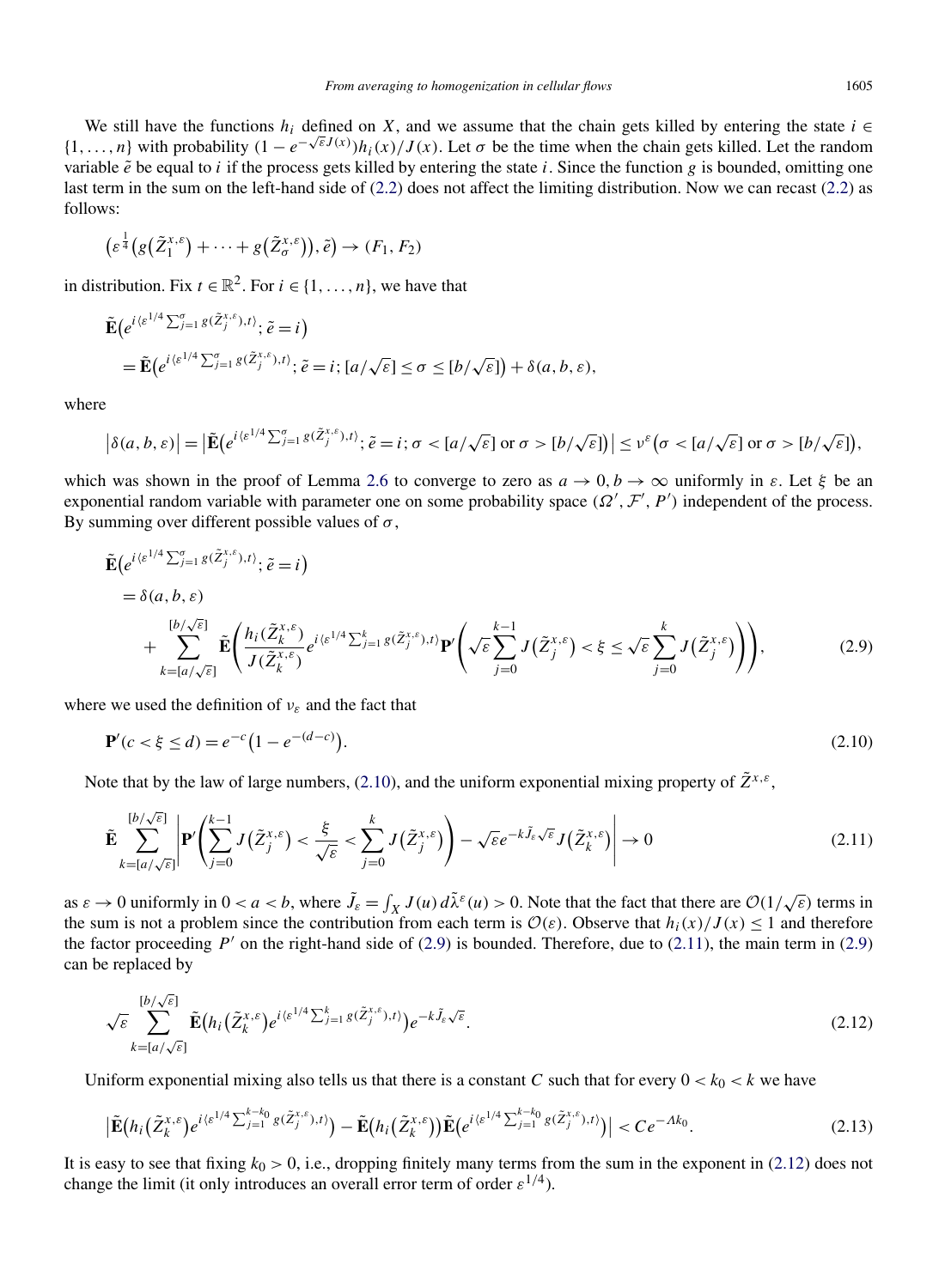Since we have uniform exponential mixing in  $\varepsilon$  for the transition function  $\tilde{p}_{\varepsilon}(x, dy)$  (i.e. for the process  $\tilde{Z}_{k}^{x,\varepsilon}$ ), and from the fact that  $\tilde{\lambda}^{\varepsilon} \Rightarrow \lambda^0$ , it follows that

$$
\sup_{k \in [[a/\sqrt{\varepsilon}],[b/\sqrt{\varepsilon}]]} \left| \tilde{\mathbf{E}}(h_i(\tilde{Z}_k^{x,\varepsilon})) - \int_X h_i(u) \, d\lambda^0(u) \right| \to 0, \tag{2.14}
$$

as  $\varepsilon \downarrow 0$ . Choosing  $\alpha < 1/4$ , it follows from [\(2.7\)](#page-10-0) that

$$
\sup_{k\in[[a/\sqrt{\varepsilon}],[b/\sqrt{\varepsilon}]]}\big|\tilde{\mathbf{E}}\big(e^{i\langle \varepsilon^{1/4}\sum_{j=1}^{k-k_0}g(\tilde{Z}_j^{x,\varepsilon}),t\rangle}\big)-\tilde{\mathbf{E}}\big(e^{i\langle \varepsilon^{1/4}\sum_{j=1}^{k-k_0}g(\tilde{Z}_j^{x,\varepsilon})-f_Xg\,d\tilde{\lambda}^{\varepsilon}),t\rangle}\big)\big|\to 0,
$$

as  $\varepsilon \downarrow 0$ . On the other hand, we have the following version of the central limit theorem:

$$
\sup_{k\in[[a/\sqrt{\varepsilon}],[b/\sqrt{\varepsilon}]]}\big|\tilde{\mathbf{E}}\big(e^{i\langle \varepsilon^{1/4}\sum_{j=1}^{k-k_0}(g(\tilde{Z}_j^{x,\varepsilon})-\int_X g\,d\tilde{\lambda}^{\varepsilon}),t\rangle}\big)-\tilde{\mathbf{E}}e^{i\langle \sqrt{k}\varepsilon^{1/4}\cdot N(0,\tilde{Q}),t\rangle}\big|\to 0,
$$

as  $\varepsilon \downarrow 0$ , which holds thanks to the uniform strong Doeblin property and the fact that  $\overline{Q}(\varepsilon) \to \overline{Q}$  as  $\varepsilon \downarrow 0$ . Combining this with [\(2.9\)](#page-13-0), [\(2.12\)](#page-13-0), [\(2.13\)](#page-13-0), and (2.14), and using the fact that  $\tilde{J}_{\varepsilon} \to J_0$ , we obtain that

$$
\limsup_{\varepsilon \downarrow 0} \left| \tilde{\mathbf{E}} \left( e^{i \langle \varepsilon^{1/4} \sum_{j=1}^k g(\tilde{Z}_j^{x,\varepsilon}),t \rangle}; \tilde{e} = i \right) - \frac{\int_X h_i \, d\lambda^0}{\int_X J \, d\lambda_0} \int_0^\infty \tilde{\mathbf{E}} e^{i \sqrt{s} \langle N(0,\tilde{Q}),t \rangle} J_0 e^{-sJ_0} ds \right| \leq c e^{-\Lambda k_0}.
$$

Since *t* and  $k_0$  were arbitrary, this implies the desired result.  $\Box$ 

We close this section by stating a technical lemma that gives us control over how far away the process wanders  $\sum_{j=1}^{k} g(\tilde{Z}_{j}^{x,\varepsilon})$  until  $\sigma$  and using the invariance principle for Markov chains. during an upcrossing. Its proof relies on the same arguments as the proof of Lemma [2.4](#page-7-0) considering the maximum of

**Lemma 2.7.** *For each*  $\eta > 0$  *there is*  $\delta_0 > 0$  *such that* 

$$
\lim_{\varepsilon \downarrow 0} \sup_{x \in \mathbb{R}^2} \mathbf{P} \Big( \varepsilon^{1/4} \sup_{0 \le t \le \sigma_1^{x, \delta, \varepsilon}} \big| X_t^{x, \varepsilon} - x \big| > \eta \Big) < \eta
$$

*whenever*  $0 < \delta < \delta_0$ .

#### **3. Proof of Theorem [1.2](#page-3-0)**

The first step in the proof of Theorem [1.2](#page-3-0) is to show tightness of the family of measures induced by  $\varepsilon^{1/4}(X_t^{x,\varepsilon}-x)$ ,  $0 < \varepsilon \leq 1$ ,  $x \in \mathbb{R}^2$ . We will then show the convergence of one-dimensional distributions. The convergence of finitedimensional distributions (and therefore the statement of the theorem) will then follow from the Markov property.

Define  $D_t^{y,\delta}$  to be the number of downcrossings from level  $\delta$  to  $O$  by the trajectory of the process  $Y_t^y$  up until time *t*, where we start counting after the first visit to the vertex. Namely, set  $\theta_0^{\delta} = 0$ ,  $\tau_0^{\delta} = \inf\{t \geq 0 : Y_t^{\delta} = 0\}$ , and recursively define

$$
\theta_n^{\delta} = \inf \{ t \ge \tau_{n-1}^{\delta} : |Y_t^y| = \delta \}, \qquad \tau_n^{\delta} = \inf \{ t \ge \theta_n^{\delta} : Y_t^y = O \}, \quad n \ge 1,
$$

where  $|Y_t^y|$  is the Euclidean distance of  $Y^{t,y}$  from the interior vertex *O*. Finally, let  $D_t^{y,\delta} = \sup\{n \ge 0 : \tau_n^{\delta} \le t\}$ .

**Lemma 3.1.** *We have*

 $\lim_{\delta \downarrow 0} \mathbf{E} \left| \delta D_t^{y,\delta} - L_t^y \right| = 0$ 

*for each*  $t > 0$  *and*  $y \in G$ .

<span id="page-14-0"></span>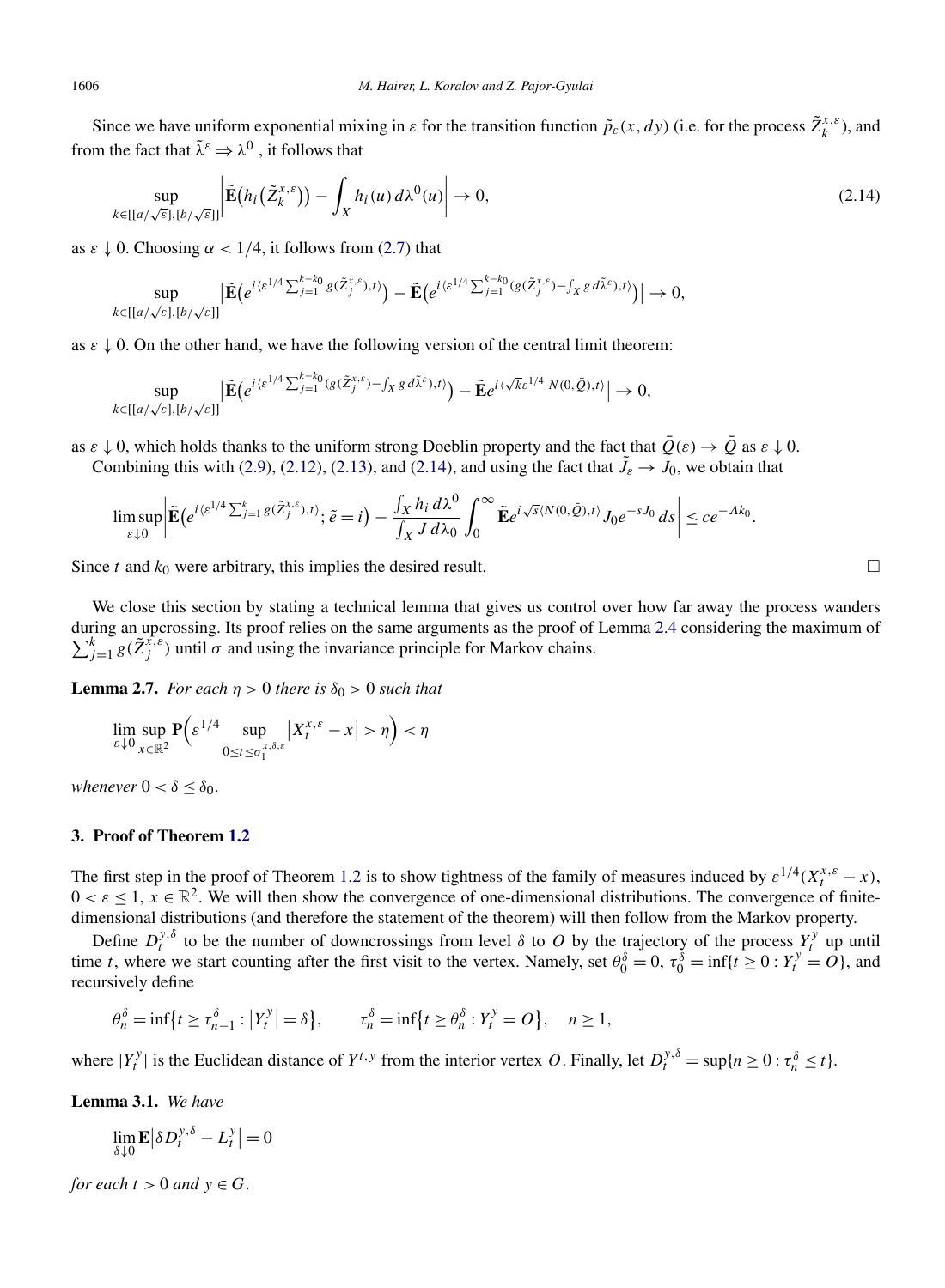<span id="page-15-0"></span>The proof of this result is almost identical to [\[6, Lemma 2.2\]](#page-21-0) , the only difference being the replacement of the condition *a(i,y)* ≥ *c* > 0 by the local integrability of  $(a(i, y))^{-2}$  (and hence of  $(a(i, y))^{-1}$ ) at the interior vertex. As already noted earlier, this is indeed the case here since our graph process arises from the averaging of a Hamiltonian, see [\[8, Chapter 8\]](#page-21-0), so that  $a^{-2}(i, y)$  only diverges logarithmically as  $y \to 0$ .

For the proof of tightness, we are going to need the following two simple results.

**Lemma 3.2.** *Let Zi be a sequence of independent zero mean variables with a common distribution Z* , *such that all the moments are finite*. *Then there exists a universal constant C such that*

$$
\mathbf{P}\Big(l^{-1/2}\max_{1\leq m\leq l}|Z_1+\cdots+Z_m|>K\Big)\leq C\frac{\mathbf{E}|Z|^{10}}{K^{10}},
$$

*for all*  $K > 0$ .

**Proof.** By taking the 10th power and using Chebyshev's inequality,

$$
\mathbf{P}\Big(\max_{1 \le m \le l} |Z_1 + \dots + Z_m| \ge K\sqrt{l}\Big) \le \frac{1}{K^{10}l^5} \mathbf{E} \max_{1 \le m \le l} |Z_1 + \dots + Z_m|^{10}.\tag{3.1}
$$

Since the  $Z_i$  are independent centered random variables,

$$
\mathbf{E}(Z_1+\cdots+Z_l)^{10}=\sum_{i_1,\ldots,i_{10}=1}^l \mathbf{E} Z_{i_1}\cdots Z_{i_{10}}=\sum_{m_1+\cdots+m_5=10,m_i\neq 1} C(l,m_1,\ldots,m_5)\mathbf{E} Z^{m_1}\cdot\ldots\cdot \mathbf{E} Z^{m_5},
$$

where  $|C(l, m_1, \ldots, m_5)| \leq C l^5$  for some constant  $C > 0$ . By Holder's inequality, the sum is bounded by  $Cl^5 \mathbf{E} |Z|^{10}$ with a possibly different constant  $C > 0$ . The partial sums of the  $Z_i$ 's form a martingale so that, by Doob's maximal inequality,

$$
\sup_{l\geq 1}\Big(l^{-5}\mathbf{E}\max_{1\leq m\leq l}|Z_1+\cdots+Z_m|^{10}\Big)\leq \left(\frac{10}{9}\right)^{10}\sup_{l\geq 1}\mathbf{E}\left|\frac{Z_1+\cdots+Z_l}{\sqrt{l}}\right|^{10}\leq C\mathbf{E}|Z|^{10}.
$$

The claim now follows at once.  $\Box$ 

**Lemma 3.3.** *We have*  $\limsup_{t\to 0} \mathbf{E}(L_t^0/t^{1/2})^n < \infty$  for every  $n \in \mathbb{N}$ .

**Proof.** By Lemma 2.3 in [\[6\]](#page-21-0) with  $F(y) = |y - O|$  being the distance of  $y \in G$  from the interior vertex, we get that

$$
\left|Y_t^0\right| = \int_0^t a\big(i(s), Y_s^0\big) dW_s + \int_0^t b\big(i(s), Y_s^0\big) ds + L_t^0.
$$

By the uniqueness of the Skorokhod-reflection, see e.g. [\[12, Section 3.6.C\]](#page-21-0), we have the representation

$$
L_t^0 = \max_{0 \le s \le t} \left( -\int_0^s a(i(s), Y_s^0) dW_s - \int_0^s b(i(s), Y_s^0) ds \right).
$$
 (3.2)

This implies that there is a standard Brownian motion *B* such that

$$
\left(\frac{L_t^0}{t^{1/2}}\right)^n \leq C \left( \max_{0 \leq s \leq t} |B_{\frac{1}{t} \int_0^s (a(i(s), Y_s^0))^2 ds}| + t^{-1/2} \int_0^t \left| b(i(s), Y_s^0) \right| ds \right)^n,
$$

and thus the proof is finished by noting that *a* and *b* are bounded on the graph.  $\Box$ 

**Lemma 3.4.** *The family of measures induced by the processes*  $\{ \varepsilon^{1/4} (X_t^{x,\varepsilon} - x) \}_{0 \leq \varepsilon \leq 1, x \in \mathbb{R}^2}$  is tight.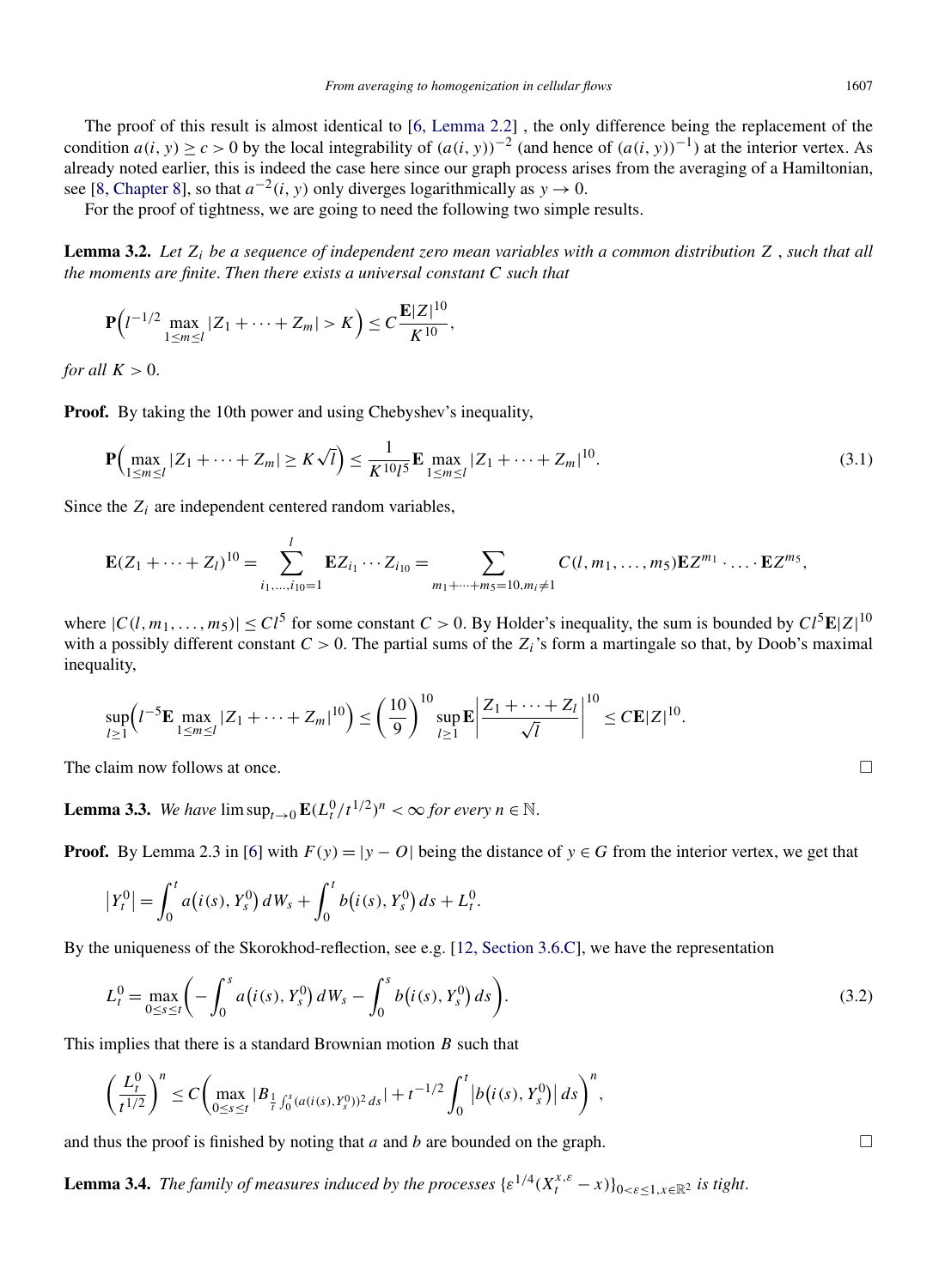<span id="page-16-0"></span>**Proof.** By the Markov property, it is sufficient to prove that for each  $\eta > 0$  there are  $r \in (0, 1)$  and  $\varepsilon_0 > 0$  such that

$$
\mathbf{P}\Big(\sup_{0\leq t\leq r} \left|\varepsilon^{1/4}\big(X_t^{x,\varepsilon}-x\big)\right|>\eta\Big)\leq r\eta,\tag{3.3}
$$

for all  $\varepsilon < \varepsilon_0$  and  $x \in \mathbb{R}^2$ .

Take  $Z = \sqrt{\xi}N(0, Q)$  and let  $Z_1^{\delta}$ ,  $Z_2^{\delta}$ , etc. be independent identically distributed. Assume that their distribution coincides with the distribution of  $\sqrt{\delta}(1 + a(\delta))Z$ , where  $a(\delta)$  is the same as in the right-hand side of [\(2.1\)](#page-5-0).

Applying Lemma [3.2](#page-15-0) with  $K = \frac{\eta k^{-1/2}}{4}$ , we see that for a given  $\eta > 0$ , there are  $k_0 \in (0, 1)$  and  $\delta_1 > 0$  such that

$$
\mathbf{P}\Big(\max_{1 \le m \le k/\delta} |Z_1^{\delta} + \dots + Z_m^{\delta}| > \eta/4\Big) \le k^4 \eta/4,\tag{3.4}
$$

whenever  $k \in (0, k_0)$  and  $\delta \in (0, \delta_1)$ . From (3.4) and Lemma [2.3,](#page-6-0) it follows that there is  $\varepsilon_1(k, \delta) > 0$  such that

$$
\mathbf{P}\Big(\max_{1 \le m \le k/\delta} \varepsilon^{1/4} \big| S_1^{x, \delta, \varepsilon} + \dots + S_m^{x, \delta, \varepsilon} \big| > \eta/3 \Big) \le k^4 \eta/3,
$$
\n(3.5)

provided that  $\varepsilon \leq \varepsilon_1(k,\delta)$ . It is not difficult to see that this estimate and those below are uniform in *x*. Combining (3.5) and Lemma [2.7,](#page-14-0) it now follows that there is  $\varepsilon_2(k,\delta) > 0$  such that

$$
\mathbf{P}\left(\sup_{0 \le t \le \sigma_{[k/\delta]}^{x,\delta,\varepsilon}} \varepsilon^{1/4} \left| X_t^{x,\varepsilon} - x \right| > \eta/2\right) \le k^4 \eta/2\tag{3.6}
$$

provided that  $\varepsilon \leq \varepsilon_2(k,\delta)$ .

Note that by Lemma [3.1](#page-14-0) for a given  $\eta > 0$ , we can find  $r > 0$  and  $\delta_2 = \delta_2(r) > 0$  such that

$$
\sup_{y \in G} \mathbf{P}(D_r^{y,\delta} \ge r^{1/4}/\delta) < \sup_{y \in G} \mathbf{P}(L_r^y \ge r^{1/4}) + \eta r/4 \le r^2 \mathbf{E}(L_r^0 / r^{1/2})^8 + \eta r/4 \le \eta r/3 \tag{3.7}
$$

if  $\delta \leq \delta_2$ , where the second inequality follows from the Chebyshev inequality and the strong Markov property, while the last inequality follows from Lemma [3.3.](#page-15-0) As a consequence of the averaging principle, we see that there is  $\varepsilon_3(r,\delta)$ such that

$$
\mathbf{P}\big(\sigma_{\left[r^{1/4}/\delta\right]}^{\chi,\delta,\varepsilon} < r\big) \le \mathbf{P}\big(D_r^{\Gamma(\chi),\delta} \ge r^{1/4}/\delta\big) + \eta r/6\tag{3.8}
$$

if *ε* ≤ *ε*3*(r,δ)*.

Clearly,

$$
\mathbf{P}\Big(\sup_{0\leq t\leq r}|\varepsilon^{1/4}\big(X^{x,\varepsilon}_{t}-x\big)\big|>\eta\Big)\leq \mathbf{P}\big(\sigma^{\frac{x,\delta,\varepsilon}{(r^{1/4}/\delta]}}_{\{r^{1/4}/\delta\}}\eta\Big)
$$

so that, choosing  $r > 0$  sufficiently small, combining (3.6) with  $k = r^{1/4}$ , (3.7), and (3.8) with  $\delta < \min(\delta_1, \delta_2)$  and  $\varepsilon$  < min $(\varepsilon_1(k,\delta), \varepsilon_2(k,\delta), \varepsilon_3(r,\delta))$ , we obtain (3.3), which implies tightness.

For the proof of convergence of one-dimensional distributions, we are going to need a lemma that is a straightforward consequence of tightness.

**Lemma 3.5.** *For*  $\eta > 0$  *and*  $f \in C_b(\mathbb{R}^2)$  *uniformly continuous, we can find an*  $r > 0$  *such that* 

$$
\sup_{\varepsilon \in (0,1]} \left| \mathbf{E} f\big(\varepsilon^{1/4} \big(X_{\tau''}^{x,\varepsilon} - x\big)\big) - \mathbf{E} f\big(\varepsilon^{1/4} \big(X_{\tau'}^{x,\varepsilon} - x\big)\big)\right| < \eta,\tag{3.9}
$$

$$
\left| \mathbf{E} f\left(\tilde{W}_{\tau}^{\mathcal{Q}}\right) - \mathbf{E} f\left(\tilde{W}_{\tau}^{\mathcal{Q}}\right) \right| < \eta \tag{3.10}
$$

*for each pair of stopping times*  $\tau' \leq \tau''$  *that satisfy*  $P(\tau'' > \tau' + r) \leq r$ .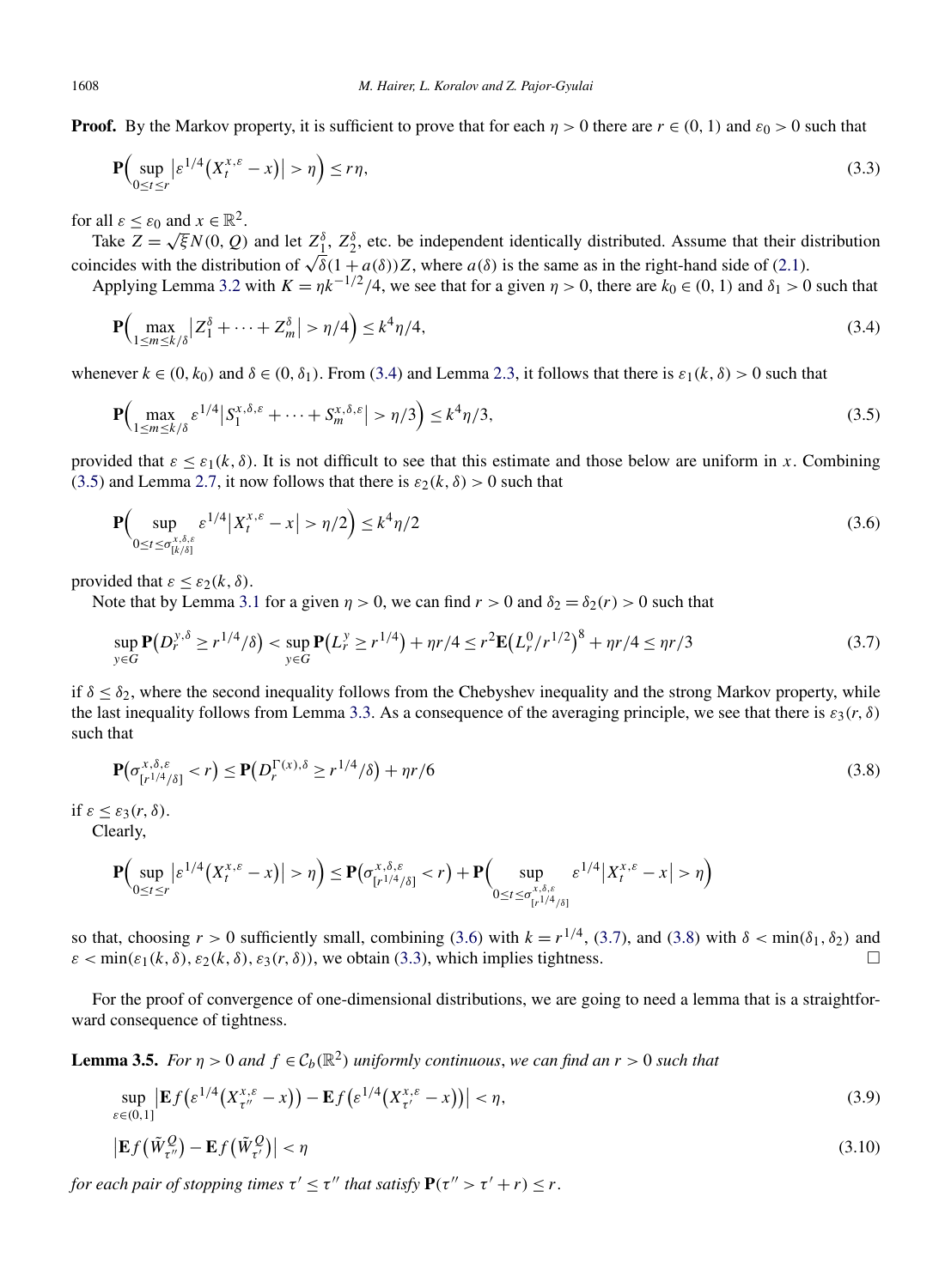<span id="page-17-0"></span>**Proof.** By the tightness result above, for each  $\alpha > 0$  we can find  $r > 0$  such that

$$
\sup_{x \in \mathbb{R}^2} \mathbf{P} \Big( \varepsilon^{1/4} \sup_{0 \le t \le r} \Big| X_t^{x,\varepsilon} - x \Big| > \alpha \Big) < \alpha.
$$

Using that *f* is uniformly continuous, we can choose  $\alpha(\eta)$  small enough so that we can write

$$
\mathbf{E}\big|f\big(\varepsilon^{1/4}\big(X_{\tau''}^{x,\varepsilon}-x\big)\big)-f\big(\varepsilon^{1/4}\big(X_{\tau'}^{x,\varepsilon}-x\big)\big)\big|<\frac{\eta}{3}+\mathbf{P}\big(\varepsilon^{1/4}\big|X_{\tau''}^{x,\varepsilon}-X_{\tau'}^{x,\varepsilon}\big|>\alpha\big).
$$

After conditioning on  $X^{x,\varepsilon}_{\tau'}$  and using the strong Markov property, the second term is seen to be bounded from above by

$$
\sup_{x\in\mathbb{R}^2} \mathbf{P}\Big(\varepsilon^{1/4} \sup_{0\leq t\leq r} \big|X_t^{x,\varepsilon}-x\big|>\alpha\Big) + \mathbf{P}\big(\tau''-\tau'>r\big)\leq \alpha+r,
$$

which finishes the proof of [\(3.9\)](#page-16-0) once  $\alpha$  and  $r$  are chosen to be small enough. The proof of [\(3.10\)](#page-16-0) is similar.  $\Box$ 

Let us fix  $t > 0$ ,  $f \in C_b(\mathbb{R}^2)$  uniformly continuous, and  $\eta > 0$ . To show the convergence of one-dimensional distributions, it suffices to prove that

$$
\left| \mathbf{E} f\left(\varepsilon^{1/4} \left(X_t^{x,\varepsilon} - x\right)\right) - \mathbf{E} f\left(\tilde{W}_{L_t^{(\varepsilon)}}^{\mathcal{Q}}\right) \right| < \eta \tag{3.11}
$$

for all sufficiently small  $\varepsilon$ . As we discussed in the introduction, the main contribution to  $X_t^{x,\varepsilon}$  (found in the first term on the left-hand side of (3.11)) comes from the excursions between  $\mathcal L$  and  $\partial V^{\delta}$ , i.e., the upcrossings of  $V^{\delta}$ . Also, the local time in the second term on the left-hand side of (3.11) can be related to the number of excursions (i.e., upcrossings) between the interior vertex and the set  $Γ({x : |H(x)| = δ})$  on the graph *G* that happen before time *t*. These two observations will lead us to the proof of (3.11).

In order to choose an appropriate value for  $\delta$ , we need the following lemma (a simple generalization of the CLT).

**Lemma 3.6.** *Suppose that*  $N_\delta$  *are*  $N$ -valued random variables independent of the family  $\{Z_i^\delta\}$  that satisfy  $EN_\delta \le C/\delta$ *for some*  $C > 0$ . Let  $f \in C_b(\mathbb{R}^2)$  and let  $\tilde{W}_t^Q$  be a Brownian motion with covariance  $Q$ , independent of  $\{N_\delta\}$ . Then

$$
\mathbf{E} f(Z_1^{\delta} + \cdots + Z_{N_{\delta}}^{\delta}) - \mathbf{E} f(\tilde{W}_{\delta N_{\delta}}^Q) \to 0 \quad \text{as } \delta \downarrow 0.
$$

Let  $e^{\delta}(t)$  be the (random) time that elapses before the time spent by the process  $Y^{\delta}$ , aside from the upcrossings, equals *t*, i.e.,

$$
e^{\delta}(t) = t + \sum_{n=1}^{\infty} (\theta_n^{\delta} \wedge e^{\delta}(t) - \tau_{n-1}^{\delta} \wedge e^{\delta}(t)).
$$

In other words, we stop a 'special' clock every time the process hits the vertex *O*, and re-start it once the process reaches the level set  $\{|y| = \delta\}$ . Then  $e^{\delta}(t)$  is the actual time that elapses when the special clock reaches time *t*. Let  $N_{\delta} = N_t^{y,\delta}$  be the number of upcrossings of the interval [0,  $\delta$ ] by the process *Y*<sup>*y*</sup> prior to time  $e^{\delta}(t)$ .

Similarly, let  $e^{\delta \phi}$  (*t*) be the time that elapses before the time spent by the process  $X_t^{x,\varepsilon}$ , aside from the upcrossings, equals *t*. Let  $N_t^{x, \delta, \varepsilon}$  be the number of upcrossings by the process  $X_t^{x, \varepsilon}$  prior to time  $e^{\delta, \varepsilon}(t)$ .

**Lemma 3.7.** We have 
$$
e^{\delta}(t) \to t
$$
 and  $\delta(N_t^{y,\delta} - D_t^{y,\delta}) \to 0$  in  $L^1$  as  $\delta \downarrow 0$  for each  $y \in G$ .

**Proof.** The first statement basically means that most of the time is spent on downcrossings rather than upcrossings. Its proof is contained in the proof of Lemma 2.2 in [\[6\]](#page-21-0). The second statement follows from the first one together with the strong Markov property of the process and Lemmas [3.1](#page-14-0) and [3.3.](#page-15-0)  $\Box$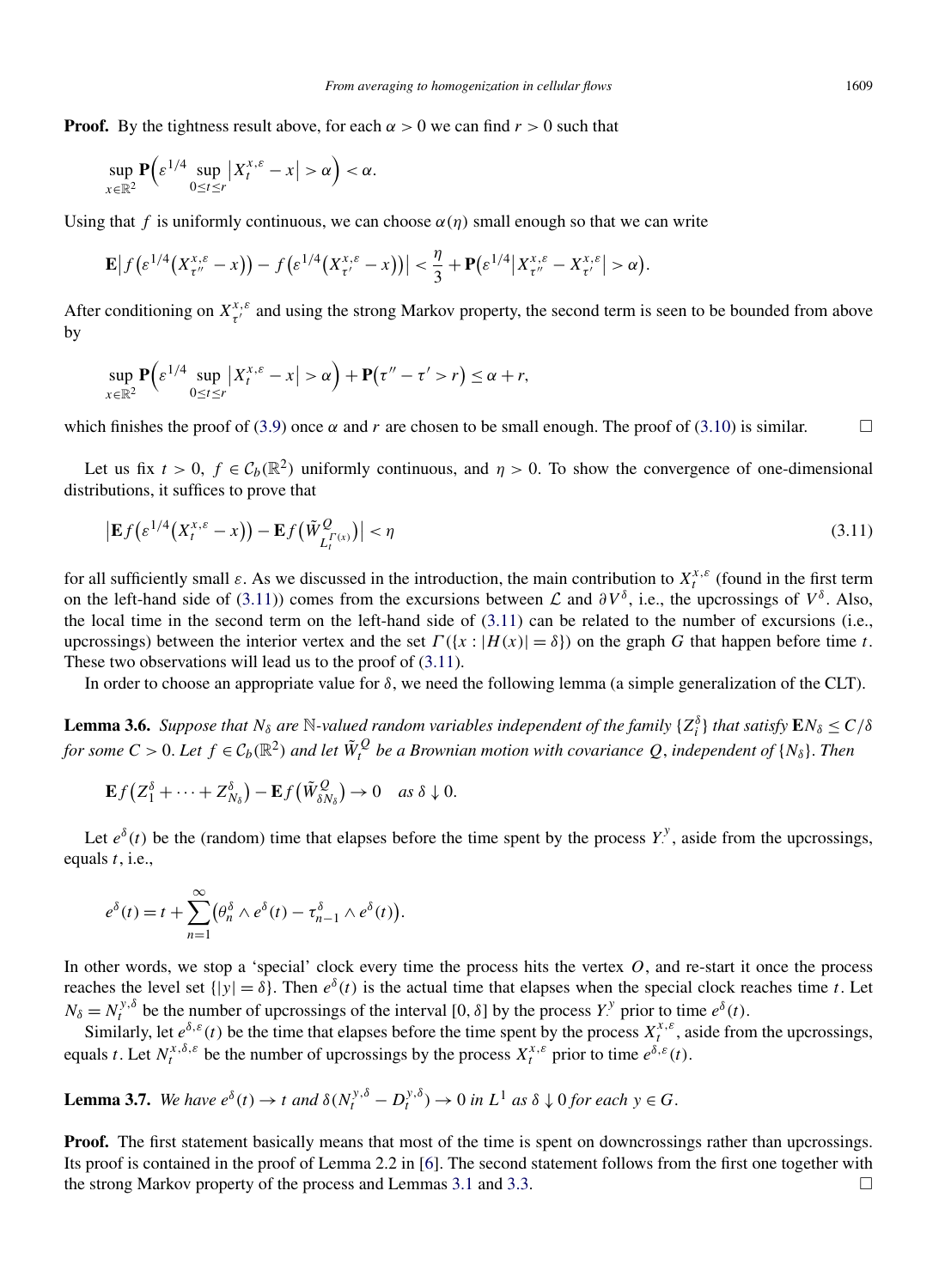From Lemmas [3.7](#page-17-0) and [3.1](#page-14-0) it follows that the conditions of Lemma [3.6](#page-17-0) are satisfied with our choice of  $N_\delta$ . We can therefore choose  $\delta_0 > 0$  such that

$$
\sup_{x \in G} \left| \mathbf{E} f \left( Z_1^{\delta} + \dots + Z_{N_t^{(\Gamma(x),\delta)}}^{\delta} \right) - \mathbf{E} f \left( \tilde{W}_{\delta N_t^{(\Gamma(x),\delta)}}^{\mathcal{Q}} \right) \right| \le \eta/10 \tag{3.12}
$$

whenever  $\delta \leq \delta_0$ .

Choose *r* such that [\(3.9\)](#page-16-0) and [\(3.10\)](#page-16-0) in Lemma [3.5](#page-16-0) hold with *η/*10 instead of *η*. Also, use Lemma [3.1](#page-14-0) and Lemma [3.7](#page-17-0) to choose  $\delta < \delta_0$  sufficiently small so that

$$
\left| \mathbf{E} f\left(\tilde{W}^Q_{\delta D_t^{\Gamma(x),\delta}}\right) - \mathbf{E} f\left(\tilde{W}^Q_{L_t^{\Gamma(x)}}\right) \right| < \eta/10 \tag{3.13}
$$

and

$$
\mathbf{P}\big(\delta N_t^{\Gamma(x),\delta} > \delta D_t^{\Gamma(x),\delta} + r\big) \le r, \qquad \mathbf{P}\big(e^{\delta}(t) > t + r\big) \le r/2.
$$

From the weak convergence of the processes, the latter implies that there is  $\varepsilon_0 > 0$  such that

$$
\mathbf{P}(e^{\delta,\varepsilon}(t) > t + r) \leq r
$$

for  $\varepsilon < \varepsilon_0$ . By Lemma [3.5,](#page-16-0) these inequalities imply that

$$
\left| \mathbf{E} f\left(\varepsilon^{1/4} \left(X_{e^{\delta,\varepsilon}(t)}^{x,\varepsilon} - x\right)\right) - \mathbf{E} f\left(\varepsilon^{1/4} \left(X_t^{x,\varepsilon} - x\right)\right) \right| < \eta/10,\tag{3.14}
$$

and

$$
\left| \mathbf{E} f\left(\tilde{W}^Q_{\delta N_t^{\Gamma(x),\delta}}\right) - \mathbf{E} f\left(\tilde{W}^Q_{\delta D_t^{\Gamma(x),\delta}}\right) \right| < \eta/10. \tag{3.15}
$$

In what follows  $\delta$  is fixed at this value.

Choose *N* large enough so that

$$
\left| \mathbf{E} f \left( Z_1^{\delta} + \dots + Z_{N_t^{(\Gamma(x),\delta)}}^{\delta} \right) - \mathbf{E} f \left( Z_1^{\delta} + \dots + Z_{N_t^{(\Gamma(x),\delta} \wedge N)}^{\delta} \right) \right| < \eta/10 \tag{3.16}
$$

and by possibly increasing *N*, let  $\varepsilon_1 > 0$  be such that

$$
\left| \mathbf{E} f\left(\varepsilon^{1/4} \left(X_{e^{\delta,\varepsilon}(t)}^{x,\varepsilon} - x\right)\right) - \mathbf{E} f\left(\varepsilon^{1/4} \left(X_{e^{\delta,\varepsilon}(t)\wedge\sigma_N^{x,\delta,\varepsilon}}^{x,\varepsilon} - x\right)\right) \right| < \eta/10 \tag{3.17}
$$

for all  $\varepsilon \leq \varepsilon_1$ . This latter can be done by noting that by Lemma [2.3,](#page-6-0) for every  $\alpha$  one can select an *N* such that

$$
\mathbf{P}\big(\sigma_N^{x,\delta,\varepsilon} \le e^{\delta,\varepsilon}(t)\big) < \alpha \tag{3.18}
$$

for every small enough *ε*. Indeed,

$$
\mathbf{P}(\sigma_N^{x,\delta,\varepsilon}\leq e^{\delta,\varepsilon}(t))=\mathbf{P}(T_0^{x,\delta,\varepsilon}+\cdots+T_N^{x,\delta,\varepsilon}\leq t).
$$

For fixed *N* and  $\delta$ , the random variable  $T_0^{x,\delta,\epsilon} + \cdots + T_N^{x,\delta,\epsilon}$  converges in distribution to some random variable  $\tilde{\tau}_N^{\delta}$  as *ε* ↓ 0. Choose *N* large enough so that

$$
\mathbf{P}(\tilde{\tau}_N^{\delta} \leq t) < \alpha/2,
$$

which implies (3.18). Now we have both  $N$  and  $\delta$  fixed.

By Lemma [2.3,](#page-6-0) there is  $\varepsilon_2(\delta) > 0$  such that

$$
\left| \mathbf{E} f \left( \varepsilon^{1/4} \left( S_1^{x, \delta, \varepsilon} + \dots + S_{N_t^{T(x), \delta, \varepsilon} \wedge N}^{x, \delta, \varepsilon} \right) \right) - \mathbf{E} f \left( Z_1^{\delta} + \dots + Z_{N_t^{T(x), \delta} \wedge N}^{\delta} \right) \right| < \eta/10 \tag{3.19}
$$

<span id="page-18-0"></span>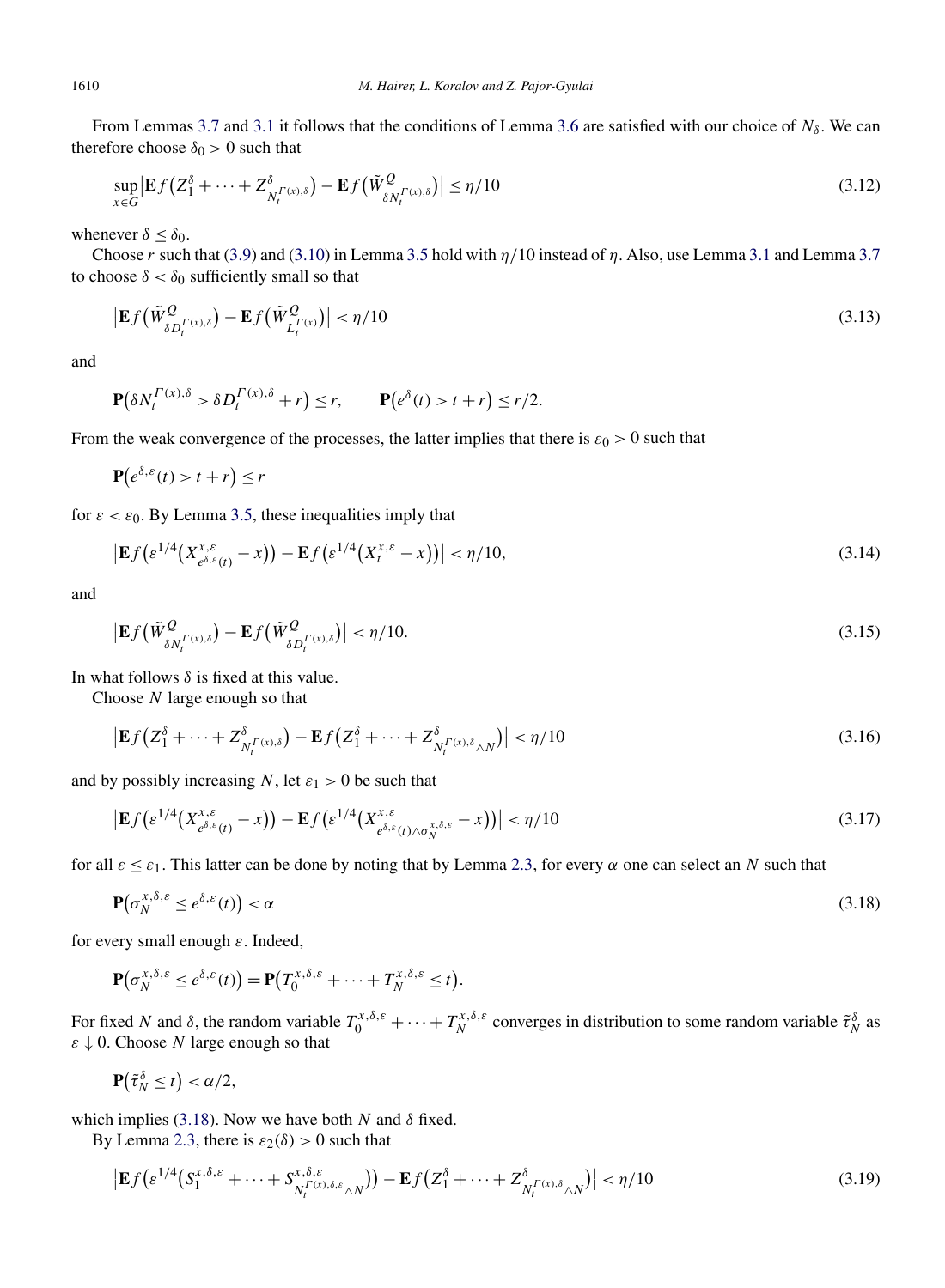<span id="page-19-0"></span>if  $\varepsilon \leq \varepsilon_2$ . It is here where we used the fact that the displacements during upcrossings become independent, in the limit of  $\varepsilon \downarrow 0$ , from the times spent on downcrossings. We also have that there is an  $\varepsilon_3 > 0$  such that

$$
\left| \mathbf{E} f\left(\varepsilon^{1/4} \left( S_1^{x,\delta,\varepsilon} + \dots + S_{N_t^{T(x),\delta,\varepsilon} \wedge N}^{x,\delta,\varepsilon} \right) \right) - \mathbf{E} f\left(\varepsilon^{1/4} \left( X_{e^{\delta,\varepsilon}(t) \wedge \sigma_N^{x,\delta,\varepsilon}}^{x,\delta,\varepsilon} - x \right) \right) \right| < \eta/10 \tag{3.20}
$$

for all  $\varepsilon < \varepsilon_3$ .

Collecting [\(3.14\)](#page-18-0), [\(3.17\)](#page-18-0), (3.20), [\(3.19\)](#page-18-0), [\(3.16\)](#page-18-0), [\(3.12\)](#page-18-0), [\(3.15\)](#page-18-0) and [\(3.13\)](#page-18-0), we obtain [\(3.11\)](#page-17-0) for  $\varepsilon \le \min\{\varepsilon_0, \varepsilon_1,$  $\varepsilon_2$ ,  $\varepsilon_3$ , which completes the proof of Theorem [1.2.](#page-3-0)

*Remark 3.8. It is not difficult to show* (*and it indeed follows from the proof*) *that convergence in Theorem* [1.2](#page-3-0) *is uniform in*  $x \in K$  *for every compact*  $K$ .

# **4. Proofs of the PDE results**

**Proof of Theorem [1.4.](#page-4-0)** *Part* 1. By the representation formula,

$$
u^{\varepsilon,R}(x) = \mathbf{E} \int_0^{\tau_{\partial D_R}(X^{x,\varepsilon})} f(X^{x,\varepsilon}_s/R) ds,
$$

which can be decomposed as

$$
\mathbf{E}\int_0^{\tau_{\mathcal{L}}(X^{x,\varepsilon}_s)}f(X^{x,\varepsilon}_s/R)\,ds+\mathbf{E}\int_{\tau_{\mathcal{L}}(X^{x,\varepsilon}_s)}^{\tau_{\partial D_R}}f(X^{x,\varepsilon}_s/R)\,ds,
$$

where  $\tau_{\mathcal{L}}$  is the first time the process hits the separatrix. The first term can easily be seen to converge by the averaging theorem to  $f(0)\mathbf{E}\bar{\tau}_0(Y^{(\mathcal{X})})$ , and thus it remains to show that the second term converges to zero. It suffices to show that  $\mathbf{E}(\tau_{\partial D_R}(X^{x,\varepsilon}) - \tau_L(X^{x,\varepsilon})) \to 0$  as  $\varepsilon \to 0$ .

Let T be the periodicity cell that contains the origin. Recall that  $\mathcal{L}_{\mathcal{T}}$  is the projection of  $\mathcal L$  on the torus. Equivalently, we can view it as a set on the plane that is the intersection of  $\mathcal L$  and  $\mathcal T$ . Thus it is sufficient to show that

$$
\sup_{x \in \mathcal{L}_{\mathcal{T}}} \mathbf{E} \tau_{\partial D_R} \big( X^{x,\varepsilon} \big) \to 0 \quad \text{as } \varepsilon \downarrow 0, R = R(\varepsilon). \tag{4.1}
$$

We claim that

$$
\sup_{x \in \mathcal{L}_{\mathcal{T}}} \mathbf{P}(\tau_{\partial D_R}(X^{x,\varepsilon}) > K) \to 0 \quad \text{as } \varepsilon \downarrow 0, R = R(\varepsilon) \tag{4.2}
$$

for each  $K > 0$ , and that there is  $\varepsilon_0 > 0$  such that

$$
\sup_{\varepsilon \in (0,\varepsilon_0]} \sup_{x \in \mathbb{R}^2} \mathbf{P}(\tau_{\mathcal{L}}(X^{x,\varepsilon}) > 1) < 1. \tag{4.3}
$$

The latter easily follows from the averaging principle (see [\[8\]](#page-21-0), Chapter 8), while the former will be justified below. Note that

$$
\sup_{x \in \mathcal{L}_{\mathcal{T}}} \mathbf{E} \tau_{\partial D_R}(X^{x,\varepsilon}) \leq \int_0^\infty \sup_{x \in \mathcal{L}_{\mathcal{T}}} \mathbf{P}(\tau_{\partial D_R}(X^{x,\varepsilon}) > K) dK.
$$

By (4.2), the integrand tends to zero for each *K*. Also note that the integrand decays exponentially in *K* uniformly in  $\varepsilon$ , as follows from (4.2), (4.3), and the strong Markov property of the process. This justifies (4.1).

We still need to prove (4.2). For a given value of  $\delta > 0$  and all sufficiently small  $\varepsilon$ , we have

$$
\tau_{\partial D_R}\big(X^{x,\varepsilon}\big) \leq \tau_{B(0,\delta)}\big(\varepsilon^{1/4}X^{x,\varepsilon}\big),
$$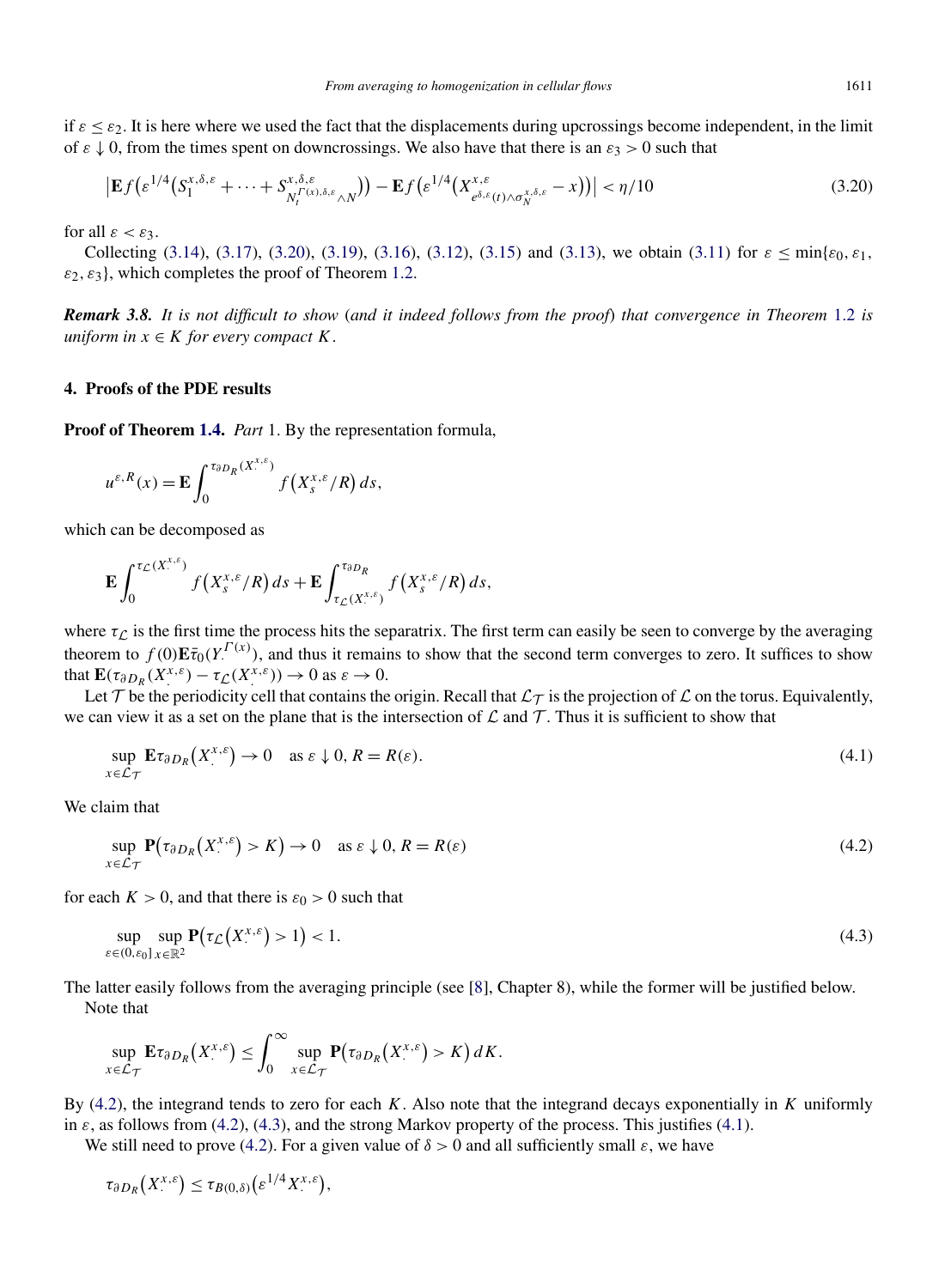<span id="page-20-0"></span>where  $\tau_{B(0,\delta)}$  is the time to reach the boundary of the ball of radius  $\delta$  centered at the origin. By Theorem [1.2,](#page-3-0)

$$
\mathbf{P}(\tau_{B(0,\delta)}(\varepsilon^{1/4}X^{x,\varepsilon})>K)\to\mathbf{P}(\tau_{B(0,\delta)}(\tilde{W}_{L^0}^Q)>K)\quad\text{as }\varepsilon\downarrow0,
$$

since the boundary of the event on the right-hand side has probability zero. It remains to note that we can make the right-hand side arbitrarily small by choosing a sufficiently small  $\delta$ . This is possible since  $P(L_t^0 > 0) = 1$  for each  $t > 0$ (as follows from [\(3.2\)](#page-15-0) and the elementary properties of the Brownian motion).

*Part* 2. Let's first assume that  $f \geq 0$ . Observe that for each  $t > 0$  we have

$$
\mathbf{E}\int_0^{\tau_{\partial D_R}(X^{x,\varepsilon}_\cdot)\wedge t} f\big(X^{x,\varepsilon}_s/R\big) ds = \mathbf{E}\int_0^{\tau_{\partial D}(R^{-1}X^{x,\varepsilon}_\cdot)\wedge t} f\big(R^{-1}X^{x,\varepsilon}_s\big) ds =: \mathbf{E}I_f^t\big(R^{-1}X^{x,\varepsilon}_\cdot\big).
$$

By Theorem [1.2,](#page-3-0) the processes  $R^{-1}X^{x,\varepsilon}$  converge weakly to  $C^{-1}W^Q_{L^{(\varepsilon)}}$ . Since  $I^t_f$  is bounded and is continuous almost surely with respect to the measure induced by  $C^{-1}W_{L}^Q(x)$ , we have

$$
\mathbf{E} \int_0^{\tau_{\partial D_R}(X^{x,\varepsilon}_{\cdot}) \wedge t} f\left(X^{x,\varepsilon}_{s}/R\right) ds \to \mathbf{E} \int_0^{\tau_{\partial D}(C^{-1}W^Q_{L^{(\varepsilon)}_{\cdot})} \wedge t} f\left(C^{-1}W^Q_{L^{(\varepsilon)}_{s}}\right) ds \quad \text{as } \varepsilon \downarrow 0. \tag{4.4}
$$

As in the proof of Part 1, we have that  $P(\tau_{\partial D_R}(X^{x,\varepsilon}) > K)$  decays exponentially in *K* uniformly in  $\varepsilon$ , which justifies the fact that we can take  $t = \infty$  in (4.4). The general case follows by taking  $f = f_{+} - f_{-}$ .

*Part* 3. The PDE result easily follows from the weak convergence of the corresponding processes. More precisely, let  $\bar{X}^{x,\varepsilon}_t = R^{-1}(\varepsilon) X^{x,\varepsilon}_{\varepsilon^{1/2} R(\varepsilon)^2 t}$ . We need to show that

$$
\bar{X}^{x,\varepsilon} \Rightarrow \tilde{W}^{cQ} \quad \text{as } \varepsilon \downarrow 0. \tag{4.5}
$$

It follows from [\[11\]](#page-21-0) that

$$
\frac{\varepsilon^{1/4} X_k^{x,\varepsilon}}{\sqrt{k}} \quad \Rightarrow \quad \tilde{W}^{D(\varepsilon)} \quad \text{as } k \to \infty,
$$
\n
$$
(4.6)
$$

where  $D(\varepsilon) = D_0 + o(1)$  and  $D_0$  is a constant multiple of *Q*. (Strictly speaking, the result in [\[11\]](#page-21-0) concerns the finite dimensional distributions, but the generalization to the functional CLT is standard in this situation.) Moreover, it is not difficult to show (by following the proof in [\[11\]](#page-21-0) and using arguments similar to those in the proof of Lemma [2.4\)](#page-7-0) that the convergence is uniform in  $\varepsilon$ . Therefore, (4.6) implies (4.5) with  $cQ = D_0$ .  $\Box$ 

# **Acknowledgements**

The authors are grateful to D. Dolgopyat, G. Iyer, and A. Novikov for various helpful suggestions. We would also like to thank the referees for reading the paper very carefully and suggesting many important corrections. While working on the paper, L. Koralov was partially supported by the Simons Fellowship in Mathematical Sciences as well as the NSF grant number 1309084. Z. Pajor-Gyulai was partially supported by the NSF grant number 1309084. M. Hairer was partially supported by the Royal Society and by the Leverhulme Trust.

# **References**

- [1] G. Ben Arous and J. Černý. Scaling limit for trap models on  $\mathbb{Z}^d$ . *Ann. Probab.* **35** (6) (2007) 2356–2384. [MR2353391](http://www.ams.org/mathscinet-getitem?mr=2353391)
- [2] Y. Bakhtin. Noisy heteroclinic networks. *Probab. Theory Related Fields* **150** (2011) 1–42. [MR2800902](http://www.ams.org/mathscinet-getitem?mr=2800902)
- [3] E. Bolthausen and I. Goldsheid. Lingering random walks in random environment on a strip. *Comm. Math. Phys.* **278** (1) (2008) 253–288. [MR2367205](http://www.ams.org/mathscinet-getitem?mr=2367205)
- [4] A. Bensoussan, J. Lions and G. Papanicolaou. *Asymptotic Analysis for Periodic Structures*. AMS Chelsea Publishing, Providence, RI, 2011. [MR2839402](http://www.ams.org/mathscinet-getitem?mr=2839402) (Corrected reprint of the 1978 original *Asymptotic Analysis for Periodic Structures. Studies in Mathematics and Its Applications* **5**. North-Holland Publishing Co., Amsterdam. MR0503330)